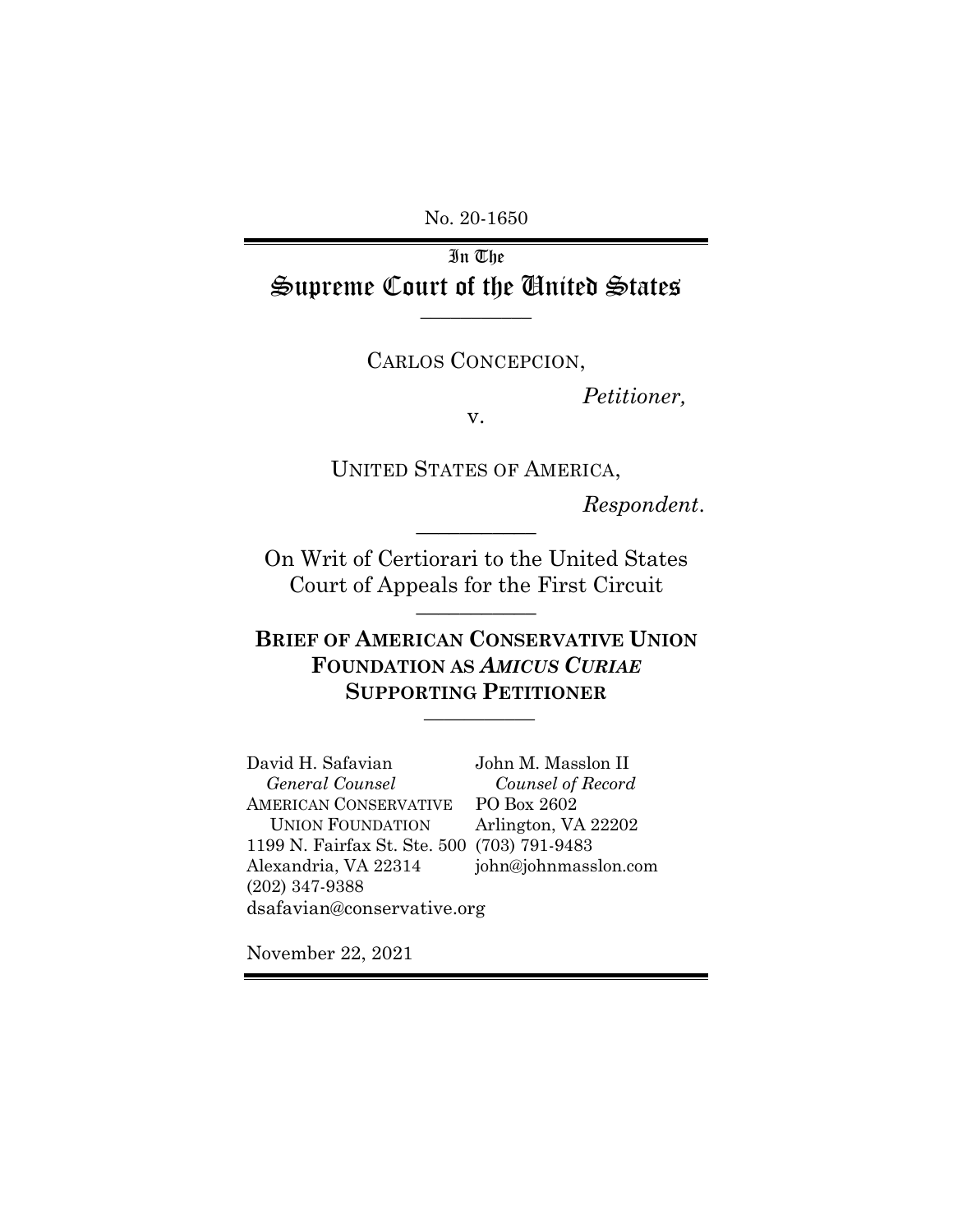# **QUESTION PRESENTED**

Whether, when deciding if it should "impose a reduced sentence" on an individual under Section 404(b) of the First Step Act of 2018, 21 U.S.C. § 841 note, a district court must or may consider intervening legal and factual developments.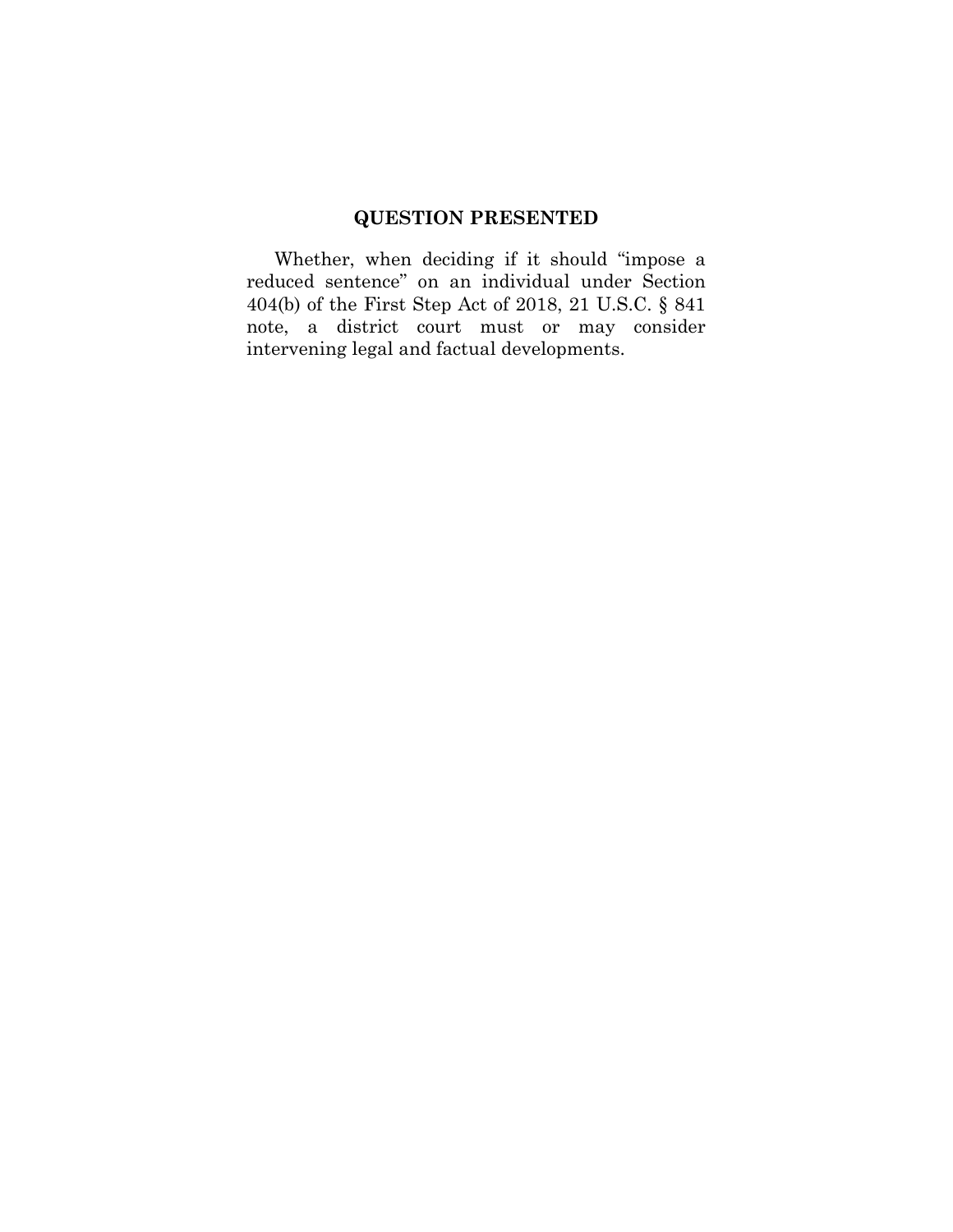# **TABLE OF CONTENTS**

| INTEREST OF AMICUS CURIAE 1 |                                                                                                                                                                              |  |  |  |  |
|-----------------------------|------------------------------------------------------------------------------------------------------------------------------------------------------------------------------|--|--|--|--|
|                             |                                                                                                                                                                              |  |  |  |  |
|                             |                                                                                                                                                                              |  |  |  |  |
|                             |                                                                                                                                                                              |  |  |  |  |
| Ι.<br>A.                    | REQUIRING DISTRICT COURTS TO CONSIDER<br>INTERVENING FACTUAL AND LEGAL<br>DEVELOPMENTS FITS WITH OTHER<br>Considering Intervening Legal And<br>Factual Developments Furthers |  |  |  |  |
|                             | B. Congress Has Recognized Courts'<br>Ability To Consider Intervening<br>Legal And Factual Developments9                                                                     |  |  |  |  |
|                             | C. The Federal Rules Of Criminal<br>Procedure Recognize That District<br>Courts Can Consider Intervening                                                                     |  |  |  |  |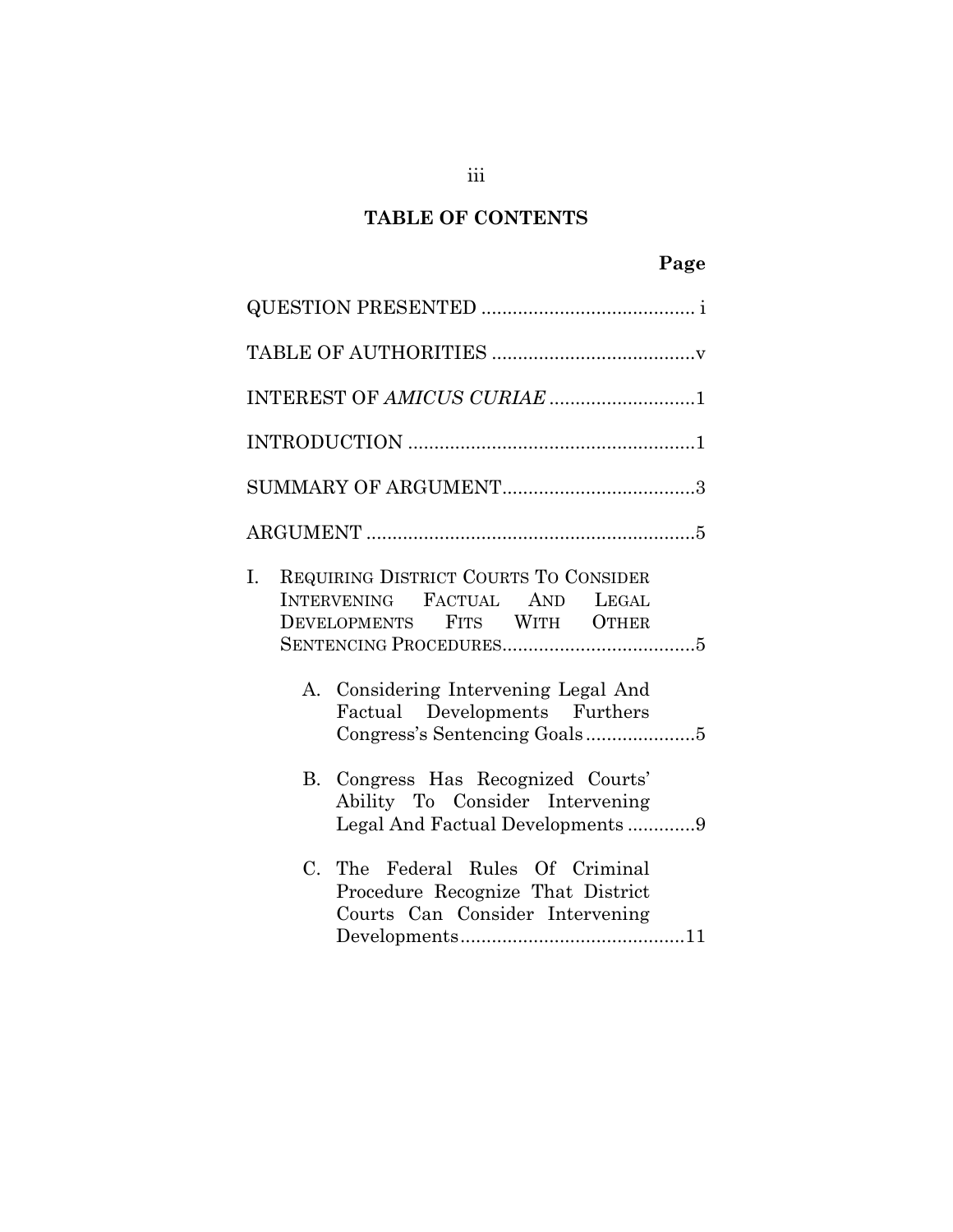## **TABLE OF CONTENTS** (*continued*)

# **Page**

|                                |                                            |  | II. RELIGIOUS CONVERSIONS ARE                                          |  | AN |
|--------------------------------|--------------------------------------------|--|------------------------------------------------------------------------|--|----|
|                                | <b>IMPORTANT FACTOR THAT COURTS SHOULD</b> |  |                                                                        |  |    |
| CONSIDER DURING RESENTENCING13 |                                            |  |                                                                        |  |    |
|                                |                                            |  | A. Many Inmates Convert In Prison13                                    |  |    |
|                                |                                            |  | B. An Inmate's Religious Journey Is<br>Relevant To The Section 3553(a) |  |    |
|                                |                                            |  |                                                                        |  |    |

## iv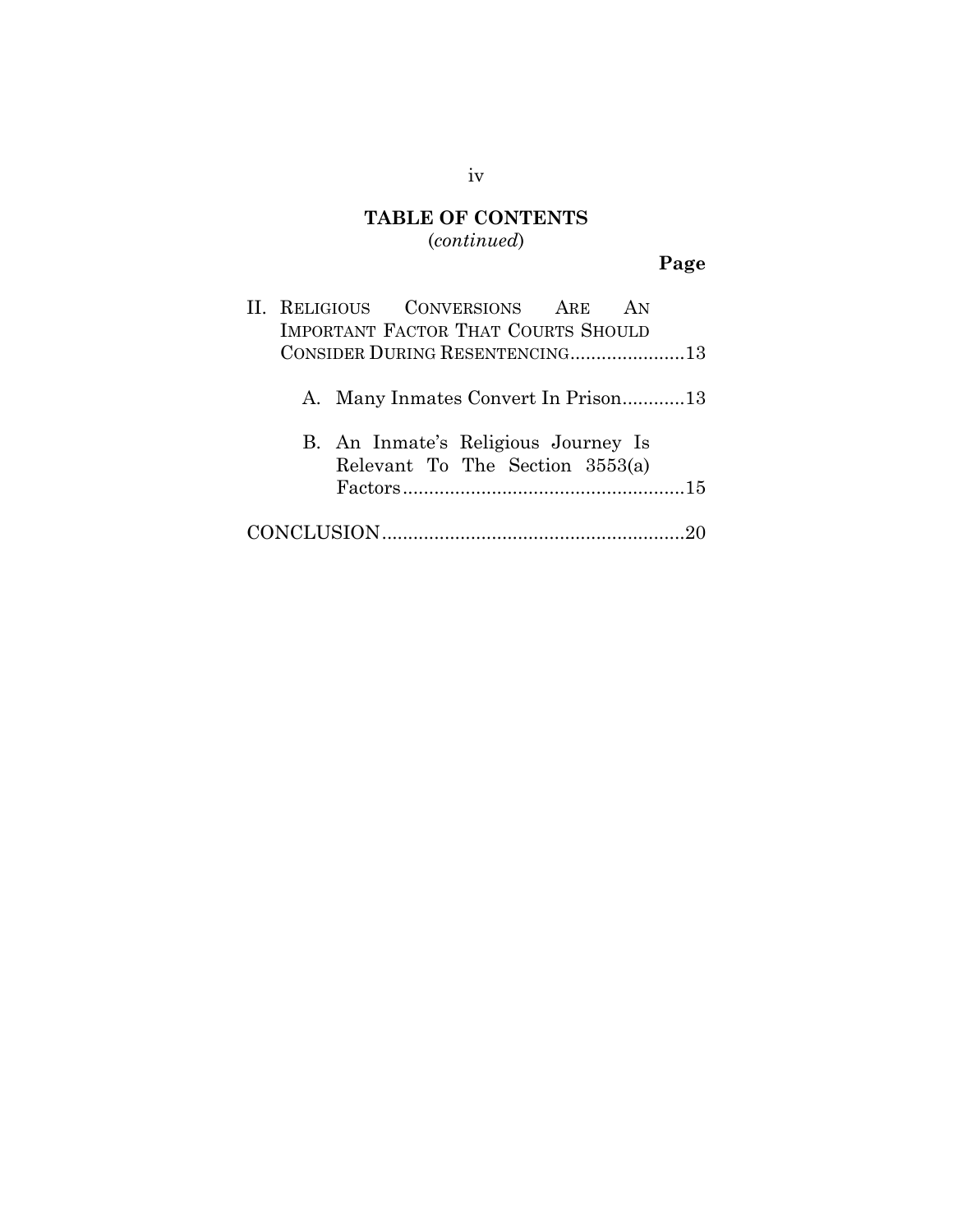# **Page(s)**

# **Cases**

| Pepper v. United States,                             |
|------------------------------------------------------|
| Rosales-Mireles v. United States,                    |
| Terry v. United States,                              |
| United States v. Booker,                             |
| United States v. Easter,                             |
| United States v. Edwards,<br>2021 WL 1105341         |
| United States v. Hendrickson,<br>25 F. Supp. 3d 1166 |
| United v. Tadio,<br>663 F.3d 1042 (9th Cir. 2011)12  |
| Wasman v. United States,                             |
| Williams v. New York,                                |
| <b>Statutes</b>                                      |
|                                                      |
|                                                      |
|                                                      |
|                                                      |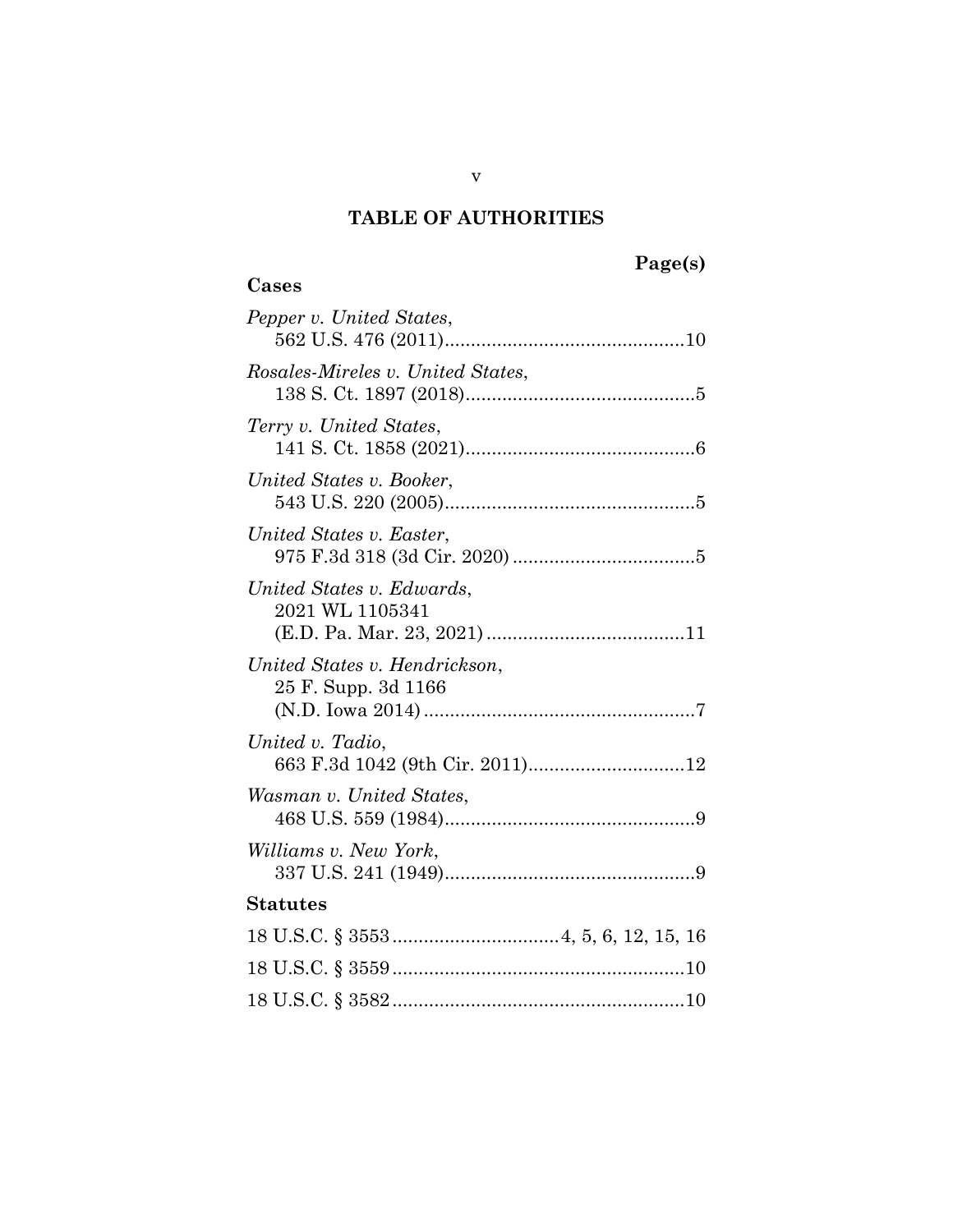## (*continued*)

| An Act Relating to the Control of<br>Organized Crime in the United<br>States, Pub. L. No. 91-452,                                |
|----------------------------------------------------------------------------------------------------------------------------------|
| Fair Sentencing Act of 2010, Pub.                                                                                                |
| First Step Act, Pub. L. No. 115-391,                                                                                             |
| Sentencing Reform Act of 1984, Pub. L.                                                                                           |
| Regulation                                                                                                                       |
| United States Sentencing                                                                                                         |
| Rule                                                                                                                             |
| Federal Rule of Criminal Procedure 35 12                                                                                         |
| <b>Other Authorities</b>                                                                                                         |
|                                                                                                                                  |
|                                                                                                                                  |
| Adam L. Pollock, Using Parole to<br>Constitutionally Reconcile the<br>Criminal Punishment Goals of<br>Desert and Incapacitation, |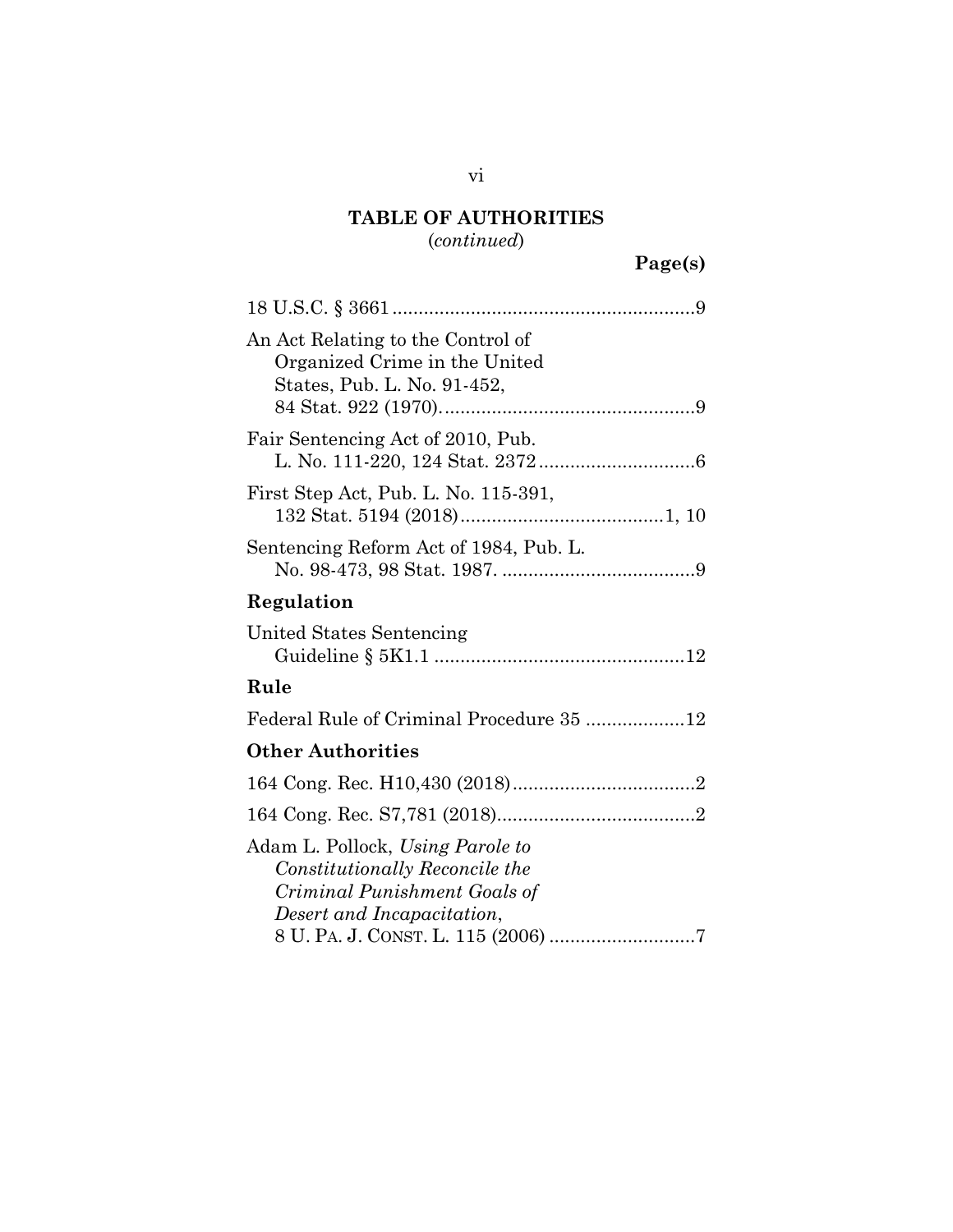(*continued*)

**Page(s)**

| Byron R. Johnson, Assessing the impact<br>of religious programs and prison<br><i>industry on recidivism: An</i><br>exploratory study,                                                                                                                |
|------------------------------------------------------------------------------------------------------------------------------------------------------------------------------------------------------------------------------------------------------|
| Byron R. Johnson, Can a faith-based<br>prison reduce recidivism,<br><b>73 CORRECTIONS TODAY 60</b>                                                                                                                                                   |
| Byron R. Johnson & David B. Larson,<br>The InnerChange Freedom Initiative<br>A Preliminary Evaluation of a Faith-<br><i>Based Prison Program, Center for</i><br>Research on Religion and Urban                                                       |
| Jonathan Michael D'Andrea, Article,<br>The Prison Litigation Reform Act: A<br>Legislatively-Enacted and<br>Judicially-Ratified Barrier<br>Separating Prisoners from the<br>Protections of the First Amendment,<br>43 OHIO N.U. L. REV. 489 (2017) 15 |
| Kent R. Kerley, <i>Participation in</i><br><i>operation starting line, experience of</i><br>negative emotions, and incidence of<br><i>negative behavior,</i><br>49 INT'L J. OF OFFENDER THERAPY &<br>COMP. CRIMINOLOGY 410 (2005) 16                 |
|                                                                                                                                                                                                                                                      |

vii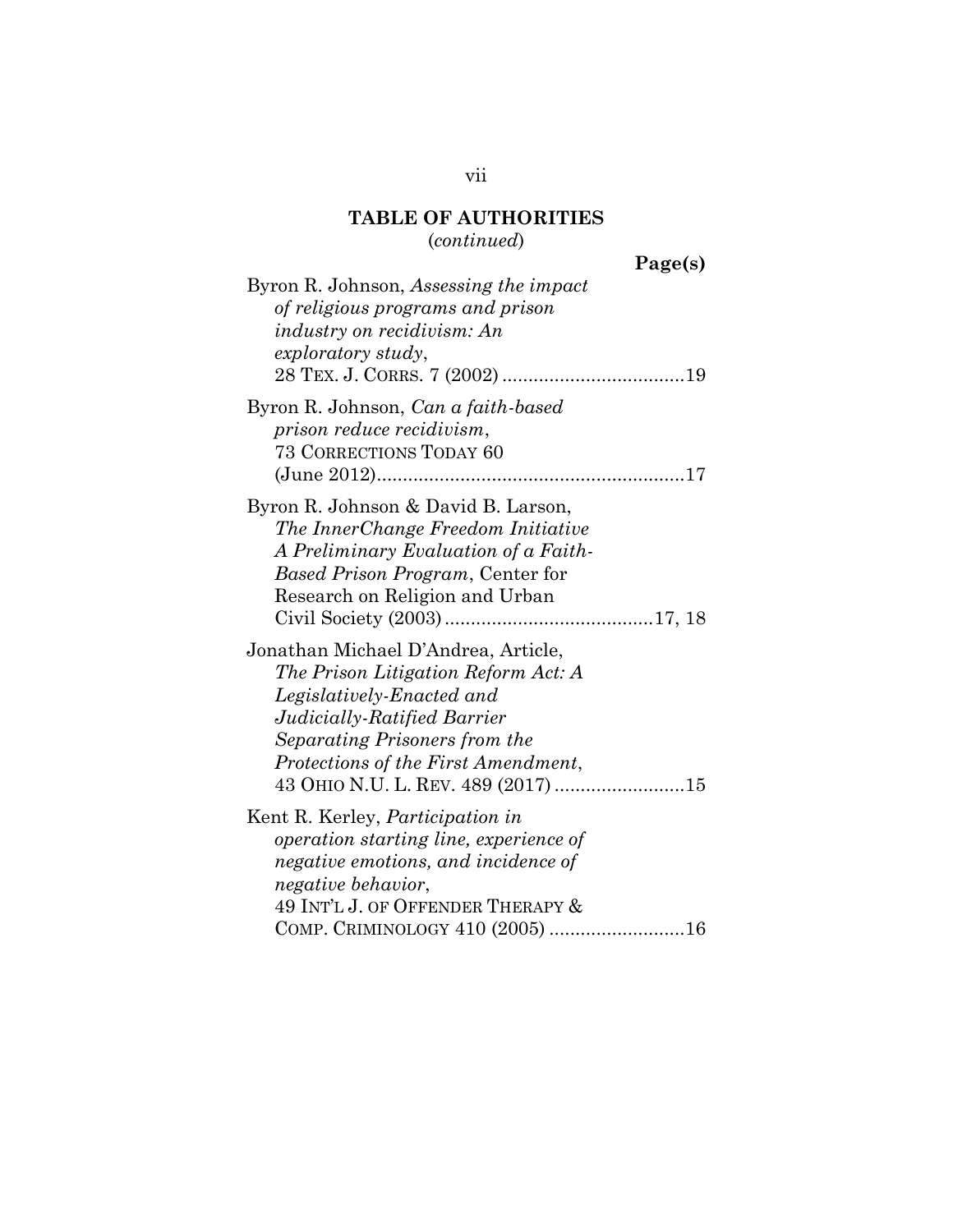(*continued*)

**Page(s)**

| Leslie E. Scott, Federal Prosecutorial |
|----------------------------------------|
| Overreach in the Age of Opioids: The   |
| Statutory and Constitutional Case      |
| <b>Against Duplicitous Drug</b>        |
| <i>Indictments,</i>                    |
|                                        |
| Michelle Mark, Most Americans          |
| approve of the bipartisan, Trump-      |
| backed criminal-justice reforms that   |
| <i>the Senate just passed</i>          |
|                                        |
| P. Elizabeth Kelly et al., Religion,   |
| delinquency, and drug use: A meta-     |
| analysis,                              |
|                                        |
| Pew Research Center, Religion in       |
| $Prisons - A 50-State Survey of$       |
| Prison Chaplains (Mar. 22, 2012)14, 15 |
| Robert R. Ross et al., Reasoning and   |
| Rehabilitation,                        |
| 32 INT'L J. OF OFFENDER THERAPY &      |
|                                        |
|                                        |
| Shadd Maruna et al., Why God Is Often  |
| <b>Found Behind Bars: Prison</b>       |
| Conversions and the Crisis of Self-    |
| Narrative,                             |
| <b>3 RESEARCH IN HUMAN</b>             |
| DEVELOPMENT 161 (2006)13, 17           |

## viii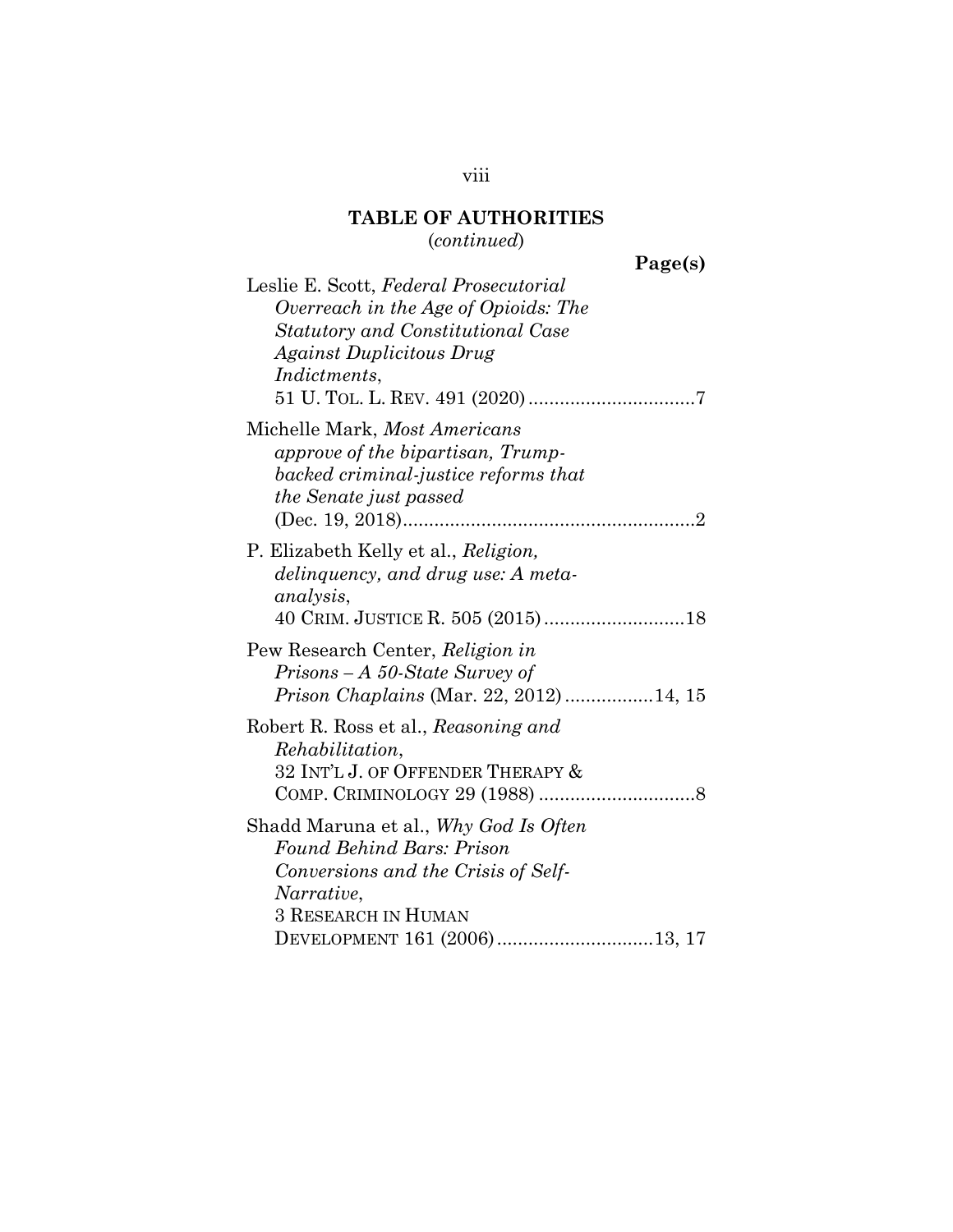## **TABLE OF AUTHORITIES** (*continued*)

**Page(s)**

| Sung Joon Jang et al., Religion and   |
|---------------------------------------|
| Misconduct in "Angola" Prison:        |
| Conversion, Congregational            |
| Participation, Religiosity, and Self- |
| <i>Identities,</i>                    |
| 35 JUSTICE QUARTERLY 1 (2018)16       |
| The Murderer, St. Maria Goretti14     |
| U.S. Sentencing Comm'n, Special       |
| Report to the Congress: Cocaine       |
| and Federal Sentencing Policy         |
|                                       |
|                                       |

ix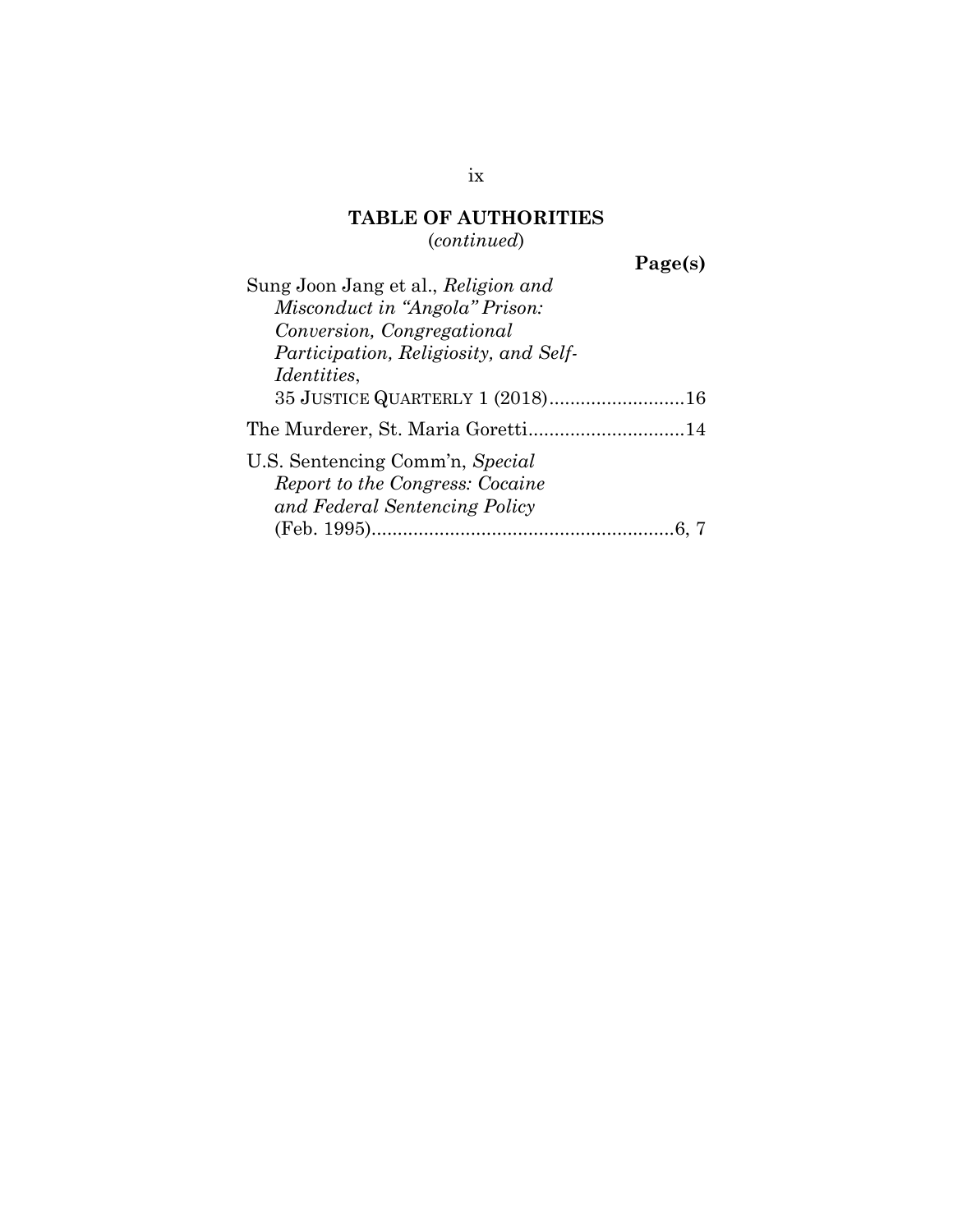#### **INTEREST OF** *AMICUS CURIAE\**

American Conservative Union Foundation is a tax-exempt organization dedicated to advancing conservative solutions to issues facing Americans of every race, creed, and ideology. ACUF's Nolan Center for Justice focuses on criminal-justice policies that strengthen public safety, advance human dignity, and improve government accountability. In this context, ACUF believes that criminal sentences should protect the public while still advancing defendants' dignity. That includes recognizing the changes that occur while a prisoner is incarcerated. Failure to consider a prisoner's decreased risk to the public, increased vocational skills, or religious conversion makes that person feel less human. It also decreases government accountability by expending resources that benefit only the prison industry.

This is just one reason that ACUF pushed for Congress to pass the First Step Act, Pub. L. No. 115- 391, 132 Stat. 5194 (2018). It believes defendants should enjoy the benefits of intervening factual and legal developments since they were first sentenced. The First Circuit's decision, however, does not provide defendants with this chance. ACUF therefore urges the Court to give the First Step Act its plain-language meaning—a meaning that tracks general sentencing principles and common sense.

#### **INTRODUCTION**

It is no secret that we live in an immensely polarized and politicized country. Politicians from

 $\overline{a}$ 

<sup>\*</sup> No party's counsel authored any part of this brief. No person or entity, other than ACUF and its counsel, paid for the brief's preparation or submission. All parties consented to ACUF's filing this brief.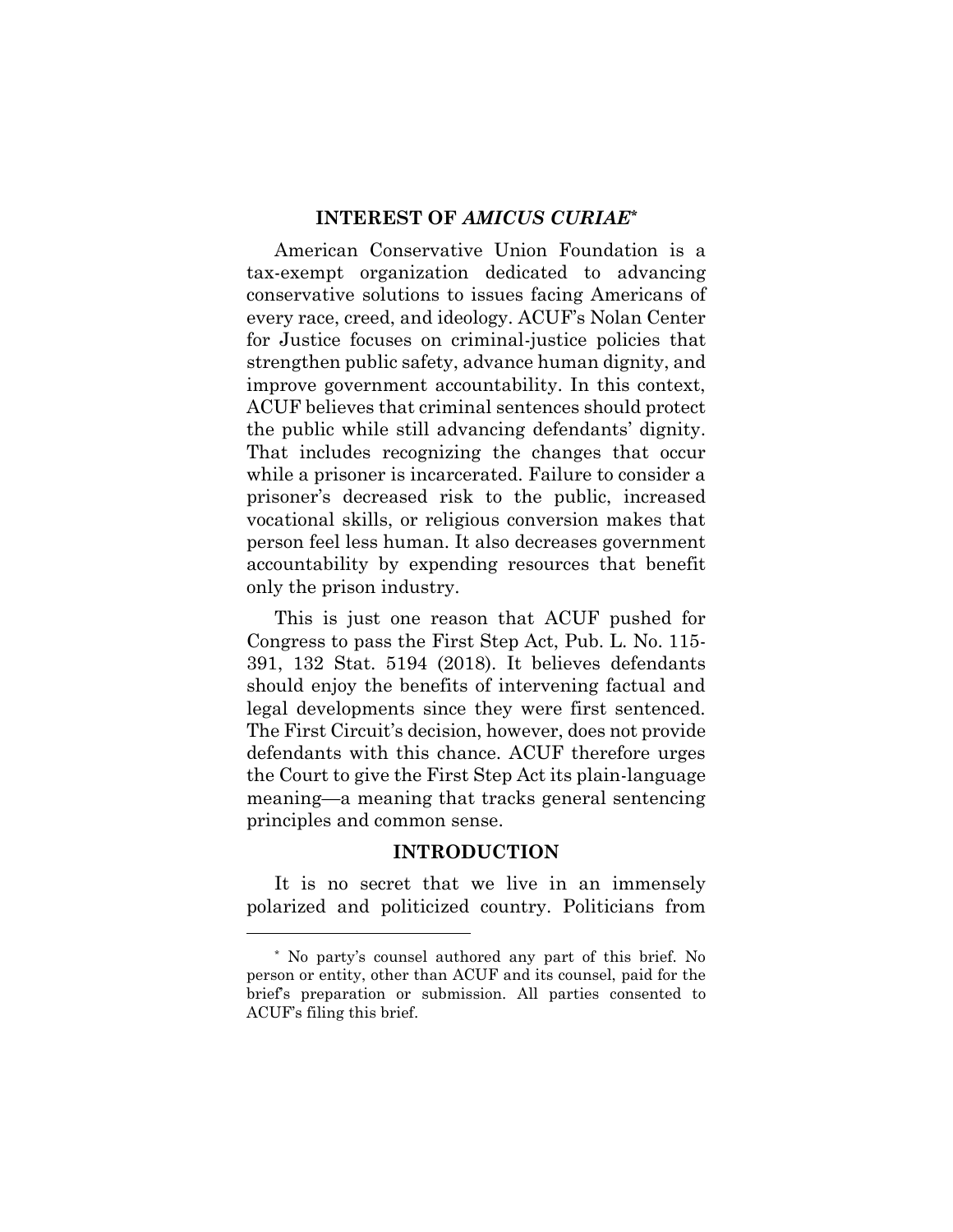different parties rarely agree on whether the sun sets in the East or West. Even those in the same party often disagree over what policy proposals are best for the country—and their political futures.

But only three years ago, politicians set aside these differences to pass the First Step Act. The bill passed the Senate 87-12 and passed the House 358- 36. 164 Cong. Rec. S7,781, H10,430 (2018). So over 90% of Congress supported the bill. Then tough-oncrime President Donald J. Trump signed the legislation and hailed it as a victory for everyone. Politicians' support tracked the public, which supported the First Step Act by a margin of four to one. *See* Michelle Mark, *Most Americans approve of the bipartisan, Trump-backed criminal-justice reforms that the Senate just passed* (Dec. 19, 2018), https://tinyurl.com/6tdestys.

The overwhelming support for the First Step Act shows that Congress recognized there was a major problem that needed fixed. Thousands of defendants were serving disproportionately long prison sentences for selling crack cocaine while those who dealt powder cocaine had long ago been set free. The easy solution was to allow those who were serving such sentences to be resentenced under the more modern, sensible sentencing regime.

But some courts of appeals, including the First Circuit, have tried to thwart the First Step Act's purpose. Rather than give individuals a second chance to appear before a federal judge and receive individualized consideration of the statutory sentencing factors, some appellate courts have allowed district courts to pretend that the past few decades never happened. In their view, district judges can ignore intervening factual and legal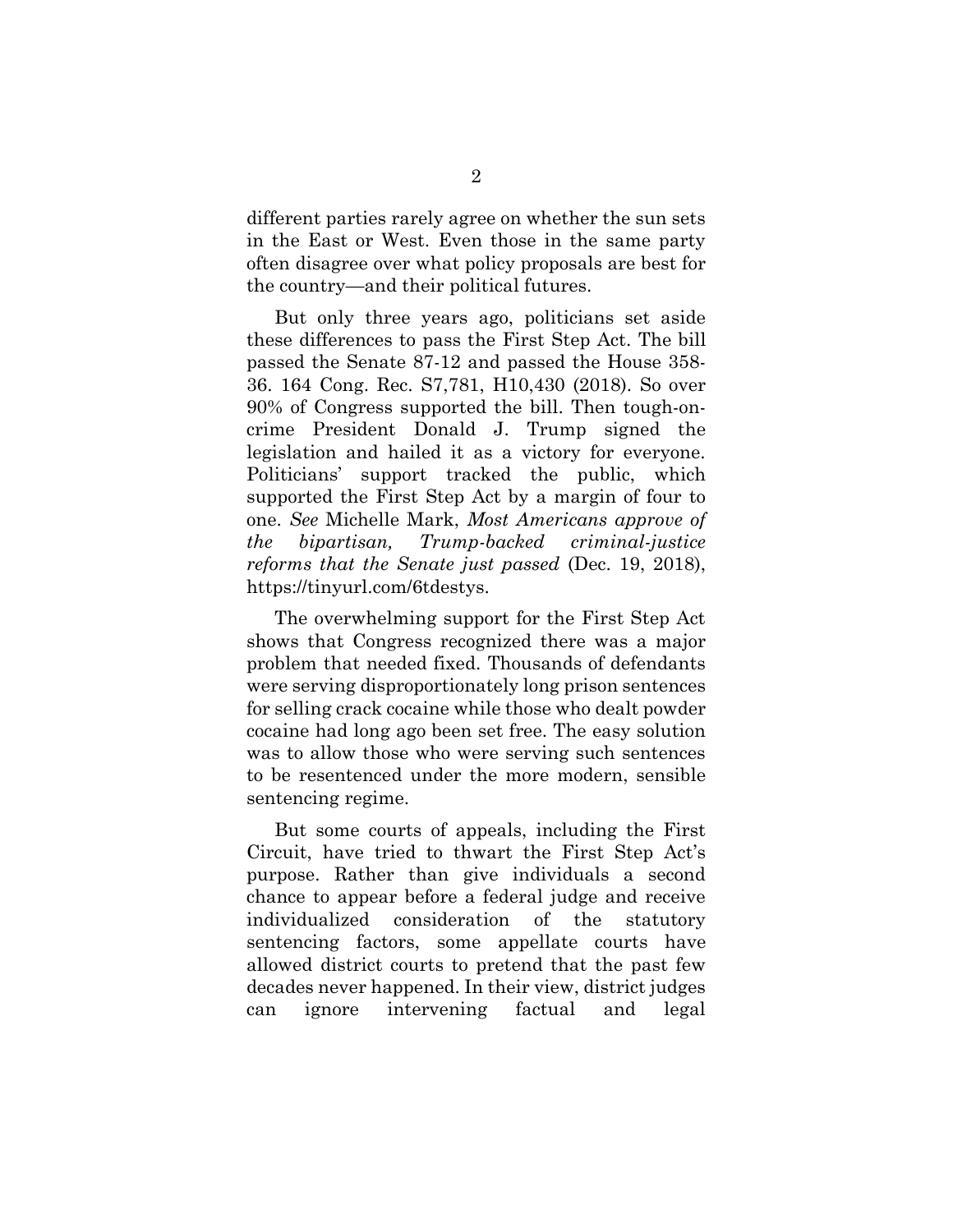developments. This slashes the chance of defendants receiving meaningful relief under the First Step Act.

Not allowing district courts to engage in real-world resentencing under the First Step Act undermines the entire statute's purpose. Both politicians and the public agree that these prisoners deserve a second chance. And the law supports their position. Both general and specific principles of sentencing law bolster Concepcion's argument. This Court should allow the First Step Act to function as designed and hold that district courts must consider intervening legal and factual developments when resentencing defendants.

#### **SUMMARY OF ARGUMENT**

**I.A.** District courts must consider factors related to the four purposes of incarceration. But the First Circuit's decision allows district courts to skirt this requirement. A court cannot consider retribution factors without considering intervening legal developments. Nor can a court consider protecting the public without considering current facts. Finally, district courts ignore rehabilitative needs when they ignore changed circumstances since they originally sentenced defendants.

**B.** Multiple statutes explicitly recognize the need for district courts to consider intervening factual and legal developments when resentencing defendants. One bars district courts, or courts of appeals, from prohibiting consideration of any factor relevant to a sentencing proceeding. Another statute, by its very terms, requires that district courts consider intervening factual developments when imposing a sentencing.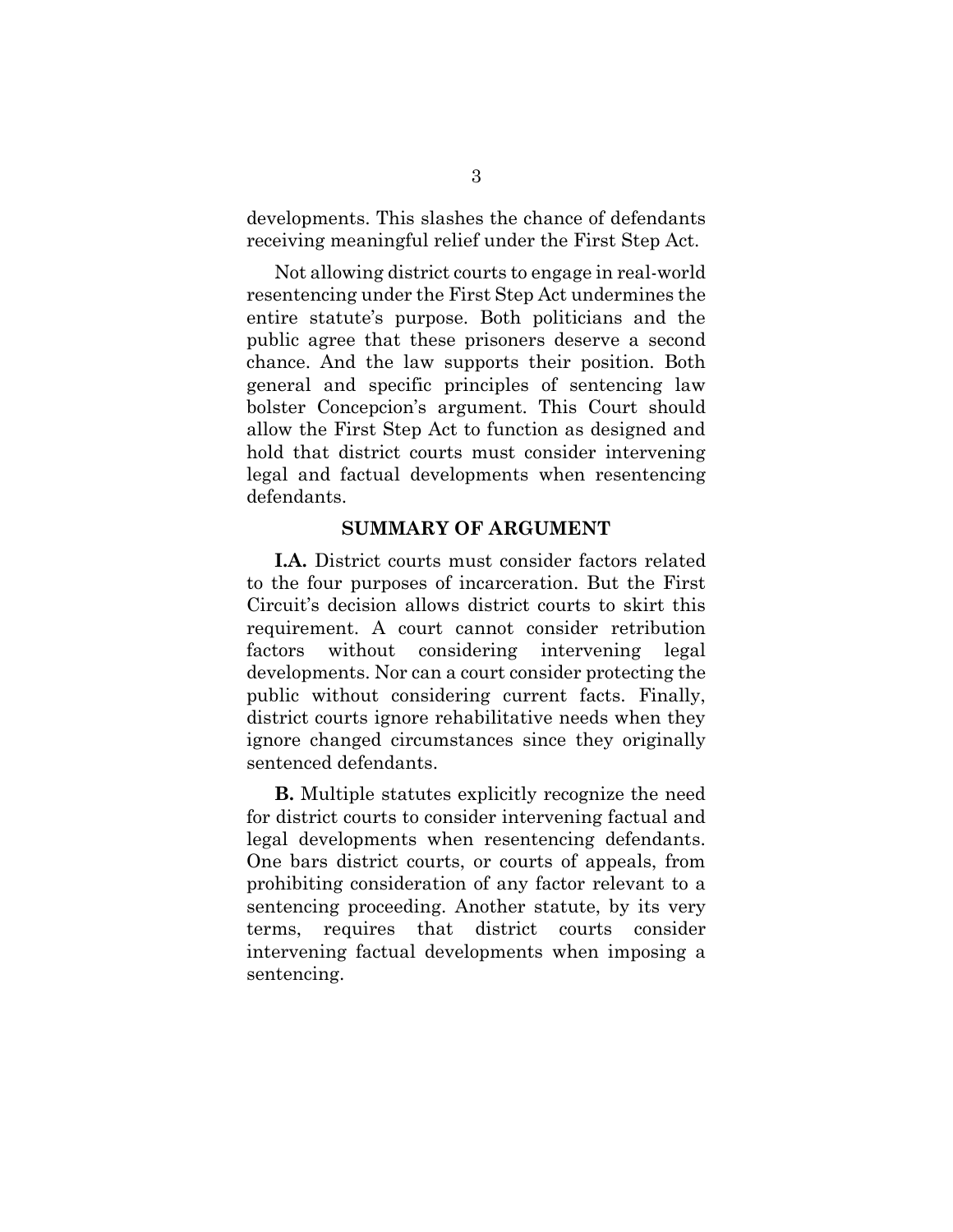**C.** The Federal Rules of Criminal Procedure also recognize the need for district courts to consider intervening factual and legal developments when resentencing defendants. The government may move for a reduction in sentence when defendants provide substantial assistance after sentencing. This, of course, considers the intervening factual and legal developments. So requiring district courts to consider intervening legal and factual developments when resentencing under the First Step Act fits with the rest of the federal sentencing regime.

**II.A.** Often, adversity brings out the best in humans. That holds true for criminals too. Some prisoners face the toughest test of their lives when they are in jail. And this adversity spurs inmates to seek meaning in their lives. Many find this meaning in religion. They find religion for the first time in their lives, convert religions, or return to a religion that they long ago abandoned. These religious conversions happen around the world. But they are particularly prevalent in American prisons.

**B.** When inmates have religious conversions in prison, there are key changes to the 18 U.S.C. § 3553(a) factors. Studies show that those who convert in prison gain valuable anger-management skills that leads to fewer disciplinary problems in prison. The ability to productively manage anger means that converts need fewer correctional programs—a Section 3553(a) factor.

More importantly, those who convert in prison are less likely to pose a danger to the public when released from jail. The ability to cope with anger is one factor; rather than commit a crime when angry, religious converts often use other coping mechanisms. Other factors include the sense of community that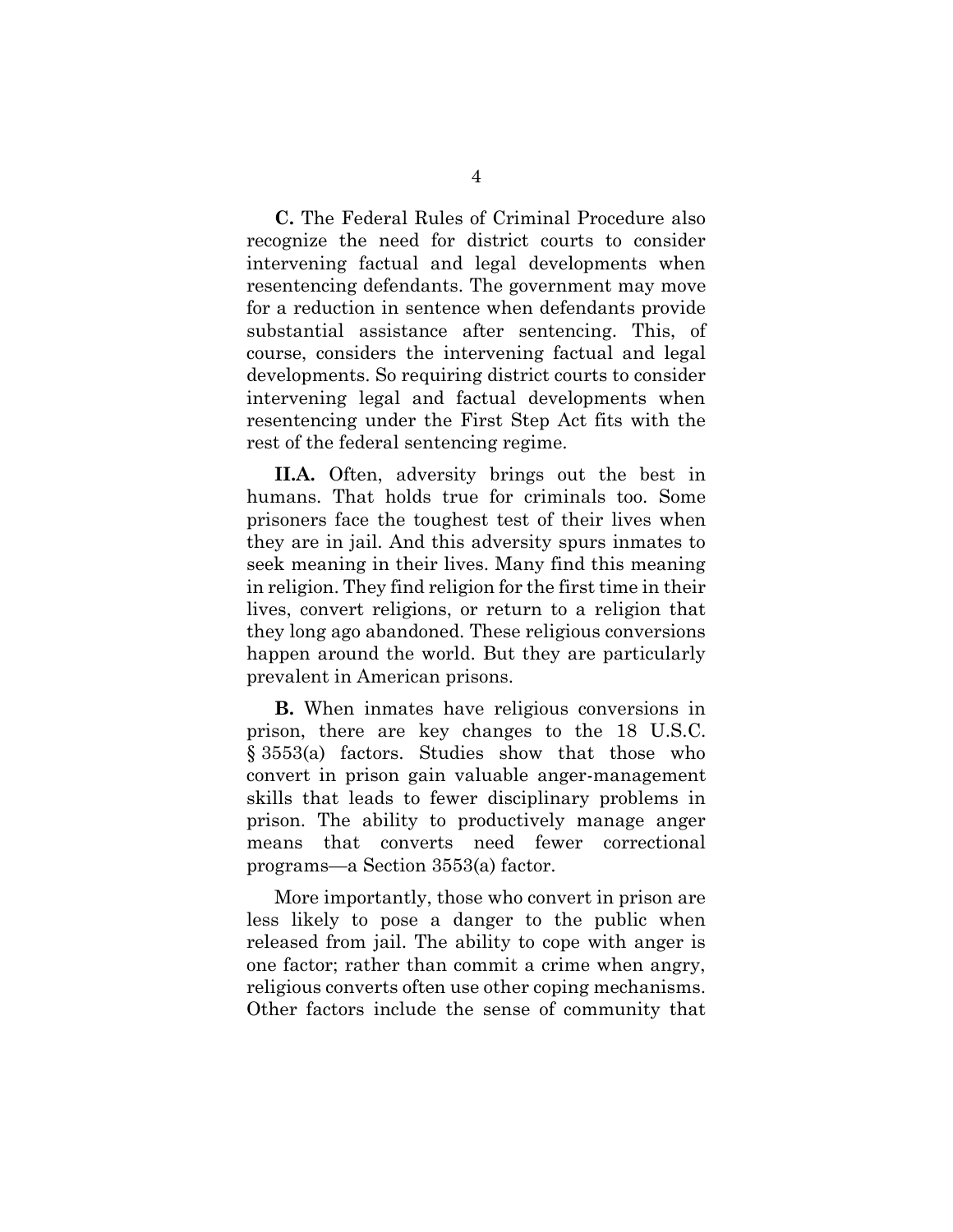religious converts have when released from jail and the peer pressure to act lawfully.

The need to protect the public is one of the most important Section 3553(a) factors. Studies show that those who convert in prison are less likely to be rearrested or reincarcerated when released. District courts should therefore consider these conversions when resentencing defendants under the First Step Act. Thus, the Court should vacate the First Circuit's contrary holding.

#### **ARGUMENT**

## **I. REQUIRING DISTRICT COURTS TO CONSIDER INTERVENING FACTUAL AND LEGAL DEVELOPMENTS FITS WITH OTHER SENTENCING PROCEDURES.**

When sentencing defendants, "district courts must operate within the framework established by Congress." *Rosales-Mireles v. United States*, 138 S. Ct. 1897, 1903 (2018) (citing *United States v. Booker*, 543 U.S. 220, 264 (2005)). The framework that Congress established requires district courts to consider factual and legal developments when resentencing defendants under the First Step Act. (But this does not mean that defendants are entitled to a "plenary resentencing." *United States v. Easter*, 975 F.3d 318, 326 (3d Cir. 2020) (collecting cases)).

#### **A. Considering Intervening Legal And Factual Developments Furthers Congress's Sentencing Goals.**

Congress has established a set of standards to advance its sentencing goals. District courts must "impose a sentence sufficient, but not greater than necessary, to" achieve several goals. 18 U.S.C.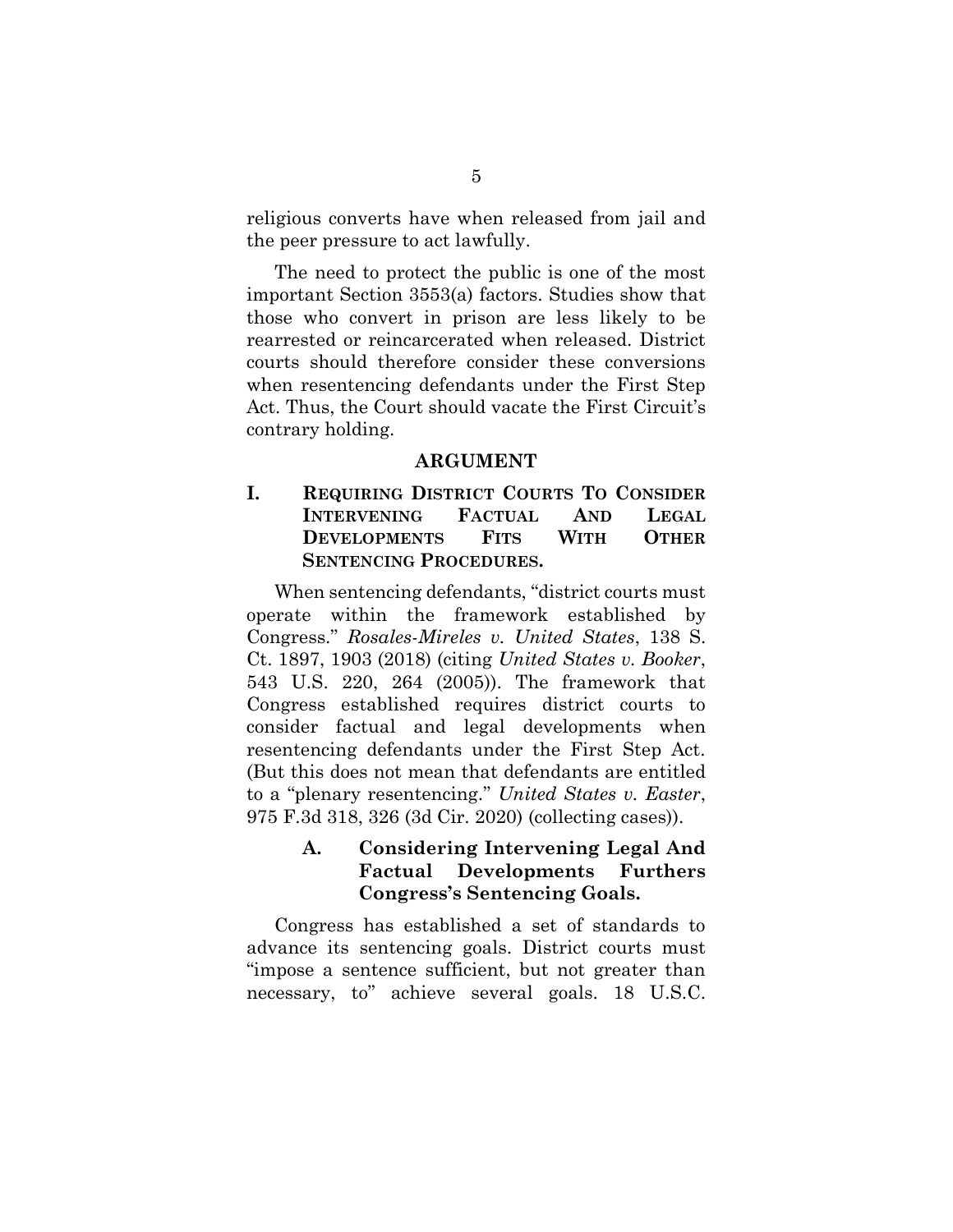§ 3553(a). These goals are grouped by the four purposes of incarceration.

First, district courts must consider retribution factors. These include the need for the sentence "to reflect the seriousness of the offense, to promote respect for the law, and to provide just punishment for the offense." 18 U.S.C.  $\S$  3553(a)(2)(A). Second, district courts must impose a sentence that will serve as "adequate deterrence to criminal conduct." *Id.* § 3553(a)(2)(B). Third, the sentence should "protect the public from further crimes of the defendant." *Id.* § 3553(a)(2)(C). Finally, district courts must consider rehabilitative needs. These include "provid[ing] the defendant with needed educational or vocational training, medical care, or other correctional treatment in the most effective manner." *Id.*  $§ 3553(a)(2)(D).$ 

**1.** The Frist Circuit's decision, however, allows district courts to ignore three of the four purposes of incarceration. First, by ignoring legal developments, district courts sidestep retribution factors. Congress decided that it erred when it made crack cocaine offenses 100 times more serious than powder cocaine offenses. Now, Congress deems crack cocaine offenses eighteen times worse than powder cocaine offenses. *See Terry v. United States*, 141 S. Ct. 1858, 1861 (2021) (citing Fair Sentencing Act of 2010, Pub. L. No. 111-220, § 2(a), 124 Stat. 2372, 2372). District courts' consideration of this new 18:1 ratio ensures that they are considering the seriousness of the offense.

Similarly, failure to consider the altered legal landscape allows district courts to ignore what sentence is just punishment for an offense. The 100:1 ratio for crack cocaine to powder cocaine was unjust. *See* U.S. Sentencing Comm'n, *Special Report to the*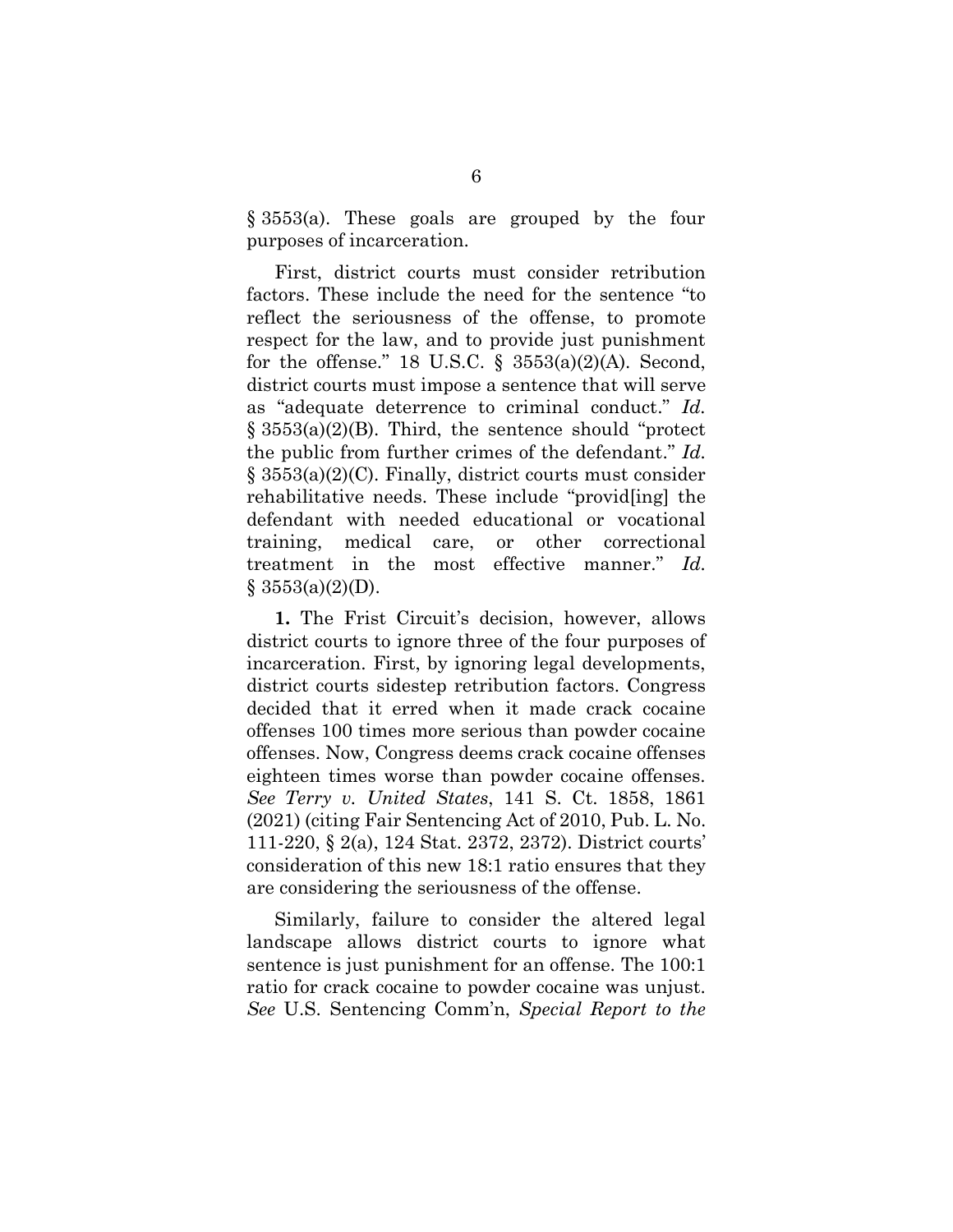*Congress: Cocaine and Federal Sentencing Policy* 192 (Feb. 1995). Congress fixed this injustice by reducing the ratio to 18:1. Yet the First Circuit's decision allows district courts to perpetuate the injustice by imposing excessive sentences. This approach conflicts with Section 3553(a)'s command.

**2.** Next, ignoring factual developments allows district courts to impose sentences that exceed what is necessary to protect the public. As expounded on in § II, *infra*, many individuals transform themselves in prison and pose a reduced threat to the community. These changes often involve religious conversions. But other changes that happen over years or decades also reduce the risk to the public.

Many people deal drugs because they were addicts and needed the money to fuel their habit. *See* Leslie E. Scott, *Federal Prosecutorial Overreach in the Age of Opioids: The Statutory and Constitutional Case Against Duplicitous Drug Indictments*, 51 U. TOL. L. REV. 491, 500 (2020) (citing *United States v. Hendrickson*, 25 F. Supp. 3d 1166, 1174 (N.D. Iowa 2014)). After decades-long prison stays, most of these prisoners are now sober. They also may have learned trade skills so that they can earn an honest living in society. But district courts can ignore these facts under the First Circuit's decision.

The First Circuit's decision also ignores another reality. Often, long "sentences are imposed for the purpose of preventing future crimes that will likely never occur because the offender is so elderly or crippled that he simply cannot recidivate." Adam L. Pollock, *Using Parole to Constitutionally Reconcile the Criminal Punishment Goals of Desert and Incapacitation*, 8 U. PA. J. CONST. L. 115, 130 (2006) (citations omitted). The eighty-year-old prisoner who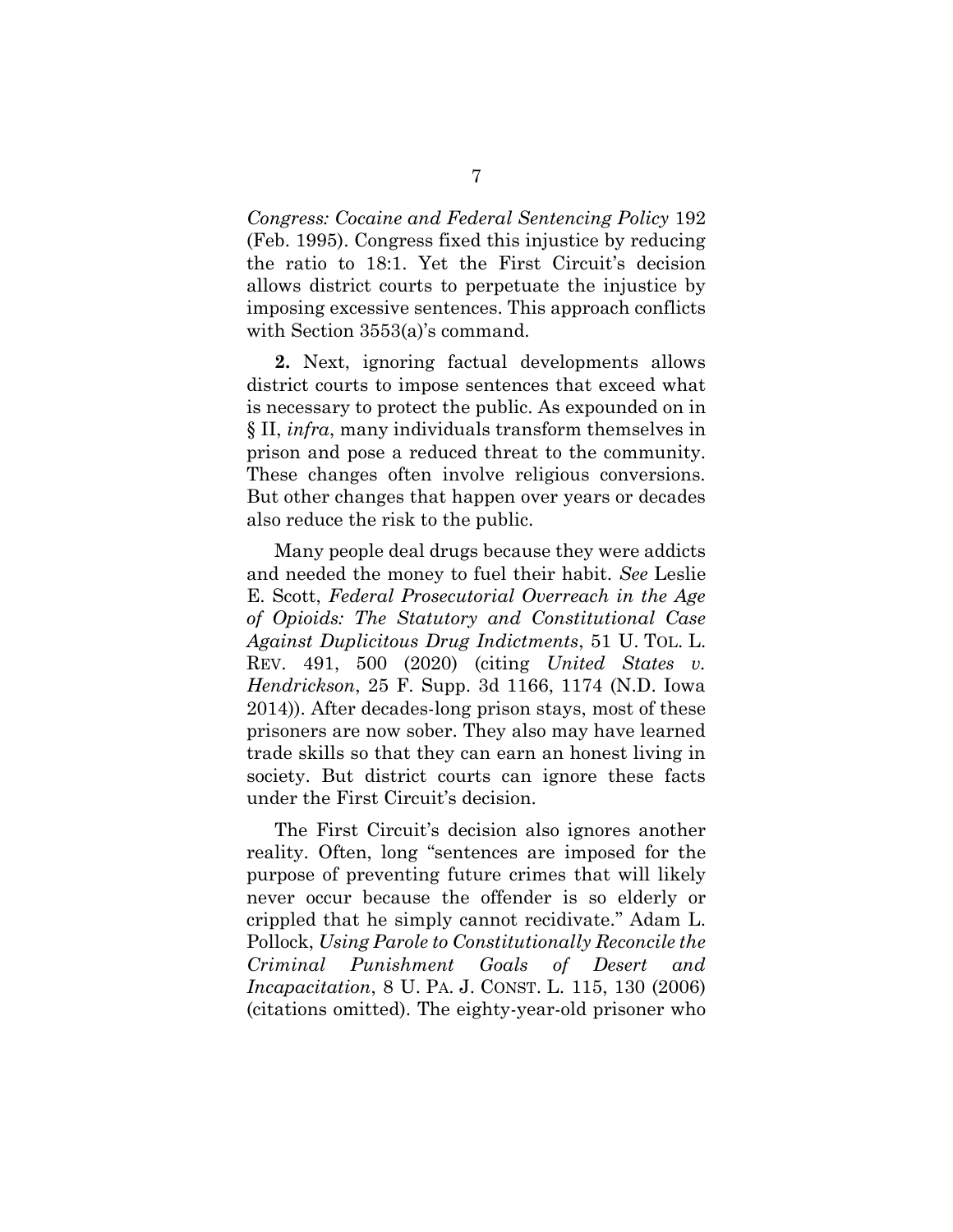is confined to a hospital bed is less likely to recidivate than a healthy thirty-year-old man. Yet district courts can ignore that reality under the First Circuit's reasoning.

**3.** Finally, the decision below allows district courts to ignore rehabilitative factors. A defendant who had dropped out of school in eighth grade at the time of his original sentencing is more likely to reoffend than that same defendant who has since earned a GED and college degree in prison. So too for the high school graduate with no work skills who can now re-join society as a skilled welder, earning a meaningful salary.

Many prisoners eligible for relief under the First Step Act have different medical needs now than they did decades ago. Rather than need care for opioid addiction, they may now need dialysis or palliative care. Again, district courts' inability to consider these changed circumstances means they cannot fulfill Section 3553(a)'s command to consider these rehabilitative factors.

Some prisoners have received other correctional services during their long prison stays. These services may include life and parenting skills and cognitive behavioral therapy—a resetting of one's moral compass. Defendants who participate in such programs are statistically less likely to reoffend. *See* Robert R. Ross et al., *Reasoning and Rehabilitation*, 32 INT'L J. OF OFFENDER THERAPY & COMP. CRIMINOLOGY 29, 34 (1988). Moreover, there may be no other correctional services that a prisoner can participate in that will contribute to his ability to operate inside or outside the prison's walls. District courts should consider these facts when resentencing defendants under the First Step Act.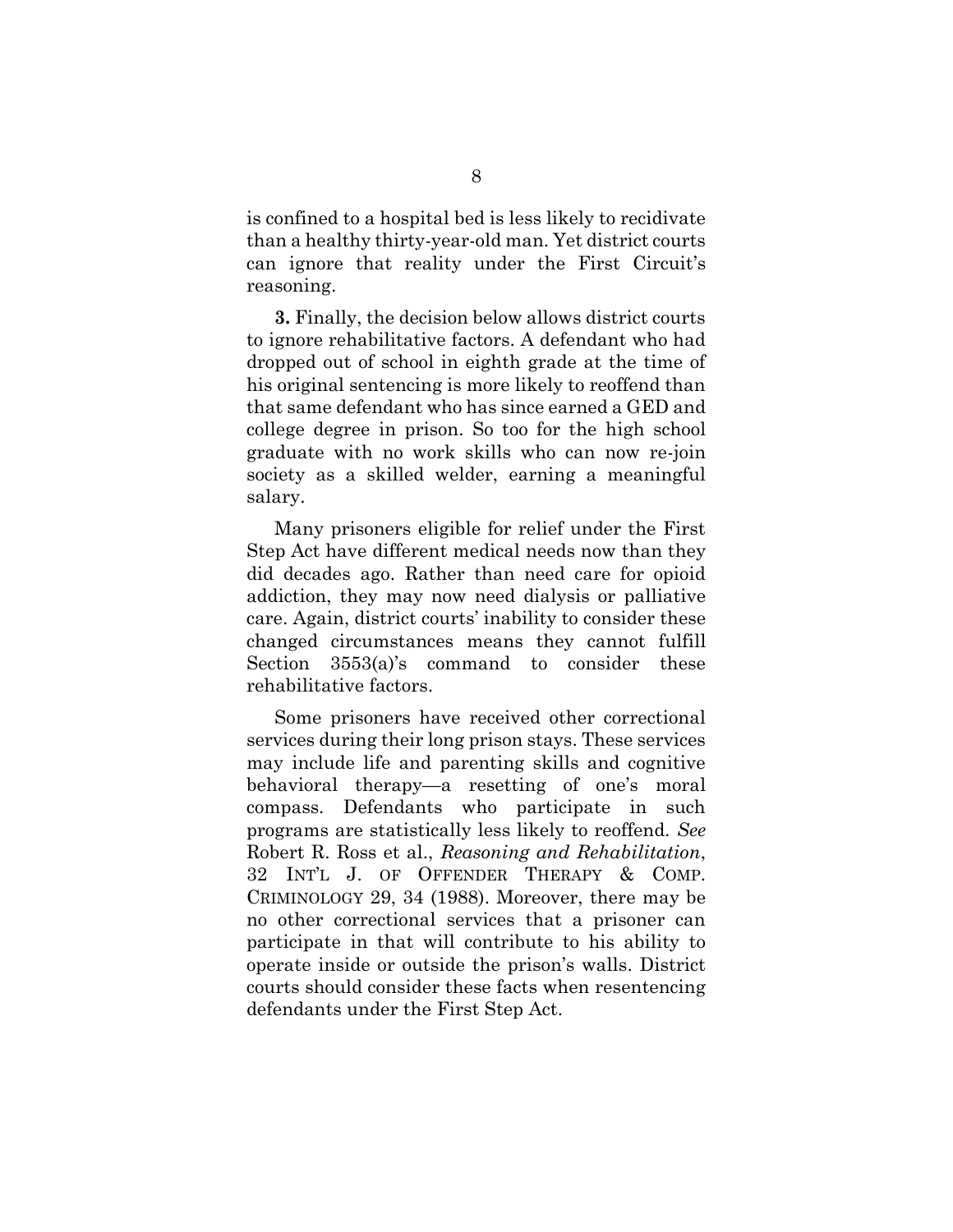#### **B. Congress Has Recognized Courts' Ability To Consider Intervening Legal And Factual Developments.**

**1.** The Court has long recognized that because "the punishment should fit the offender and not merely the crime," courts have "wide discretion in the sources and types of evidence" they consider when sentencing a defendant including "the fullest information possible concerning the defendant's life and characteristics." *Williams v. New York*, 337 U.S. 241, 246-47 (1949) (citations omitted); *see Wasman v. United States*, 468 U.S. 559, 564 (1984). In 1970, Congress codified this long-standing sentencing principle. *See* An Act Relating to the Control of Organized Crime in the United States, Pub. L. No. 91- 452, Title X, § 1001(a), 84 Stat. 922, 951 (1970).

Even when Congress overhauled sentencing procedures in 1984, it kept this practice. *See* Sentencing Reform Act of 1984, Pub. L. No. 98-473, Ch. II, § 212(a)(1), 98 Stat. 1987, 1987. That statute provides that "[n]o limitation shall be placed on the information concerning the background, character, and conduct of a person convicted of an offense which a court of the United States may receive and consider for the purpose of imposing an appropriate sentence." 18 U.S.C. § 3661.

The First Circuit's decision requires district courts to limit the types of information that they may consider when resentencing defendants under the First Step Act. The background of the defendant includes the intervening factual developments. And intervening legal developments affect the seriousness of the defendant's criminal conduct. Section 3661 does not require courts to use blinders when resentencing defendants.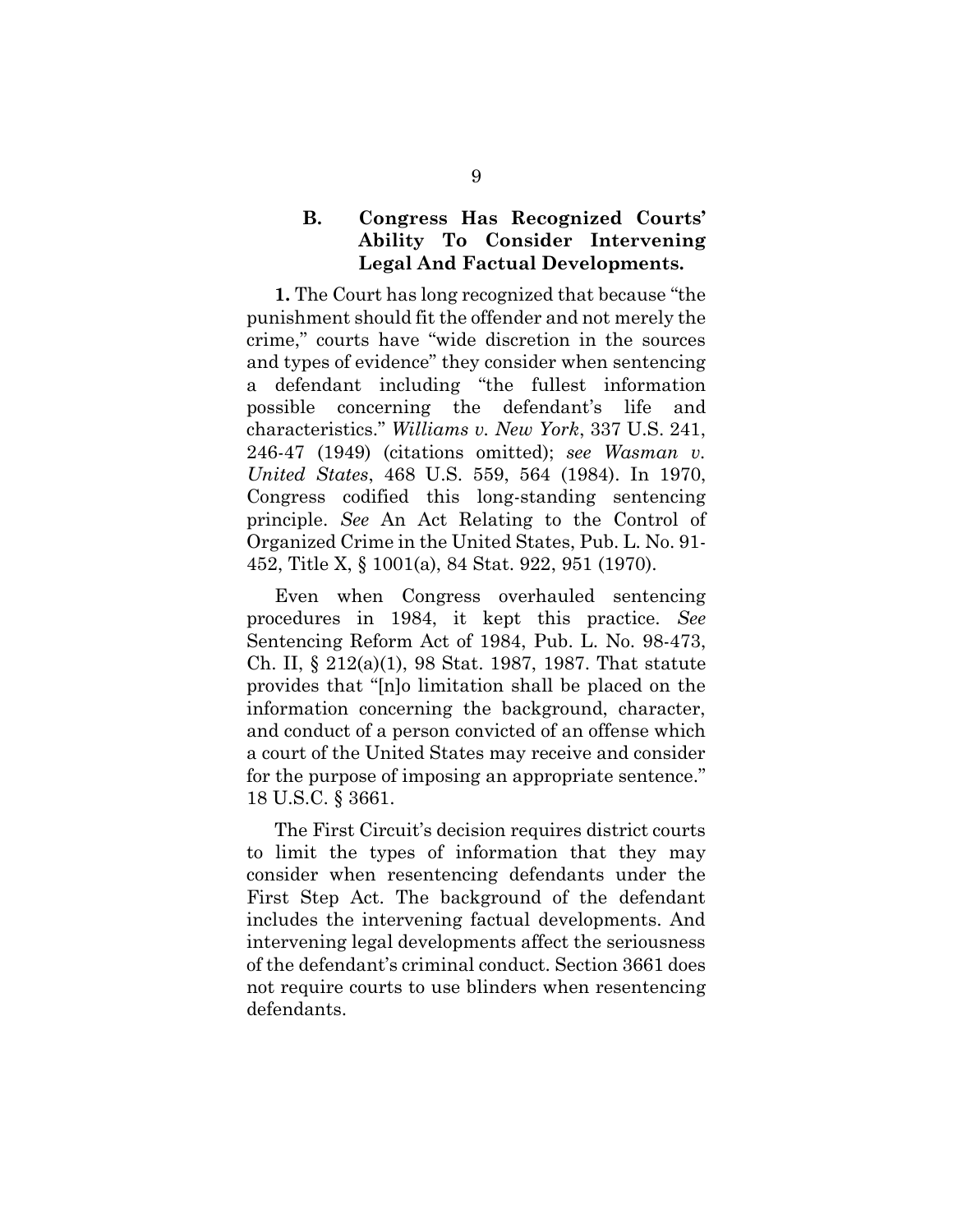Ten years ago, the Court held that "a district court at resentencing may consider evidence of the defendant's postsentencing rehabilitation." *Pepper v. United States*, 562 U.S. 476, 481 (2011). As this Court explained, "Congress could not have been clearer" when it passed Section 3661. *Id.* at 490. And, as discussed above, considering these intervening factual and legal developments is necessary to make the Section 3553(a) factors meaningful. *See id.* at 491- 93.

The First Circuit's decision conflicts with the Court's decision in *Pepper*. Rather than require that district courts apply Section 3661's language as written, the First Circuit blessed skirting that statutory command. This Court should vacate and reaffirm its *Pepper* holding.

**2.** Section 3661 is not the only statute recognizing that courts should consider intervening factual developments when deciding whether to reduce a sentence. If "extraordinary and compelling reasons" exist, district courts may grant motions to modify an otherwise final sentence after considering the Section 3553(a) factors. 18 U.S.C. § 3582(c)(1)(A)(i). The same is true "if the defendant is at least 70 years of age, has served at least 30 years in prison, [under 18 U.S.C. §] 3559(c), and a determination has been made by the Director of the Bureau of Prisons that the defendant is not a danger to the safety of any other person or the community." *Id.*  $\S$  3582(c)(1)(A)(ii). (The First Step Act expanded who could seek relief under this provision. *See* 132 Stat. at 5239.)

Both parts of Section 3582(c)(1)(A) require courts to consider intervening factual and legal developments when reducing an otherwise final sentence. For example, many district courts used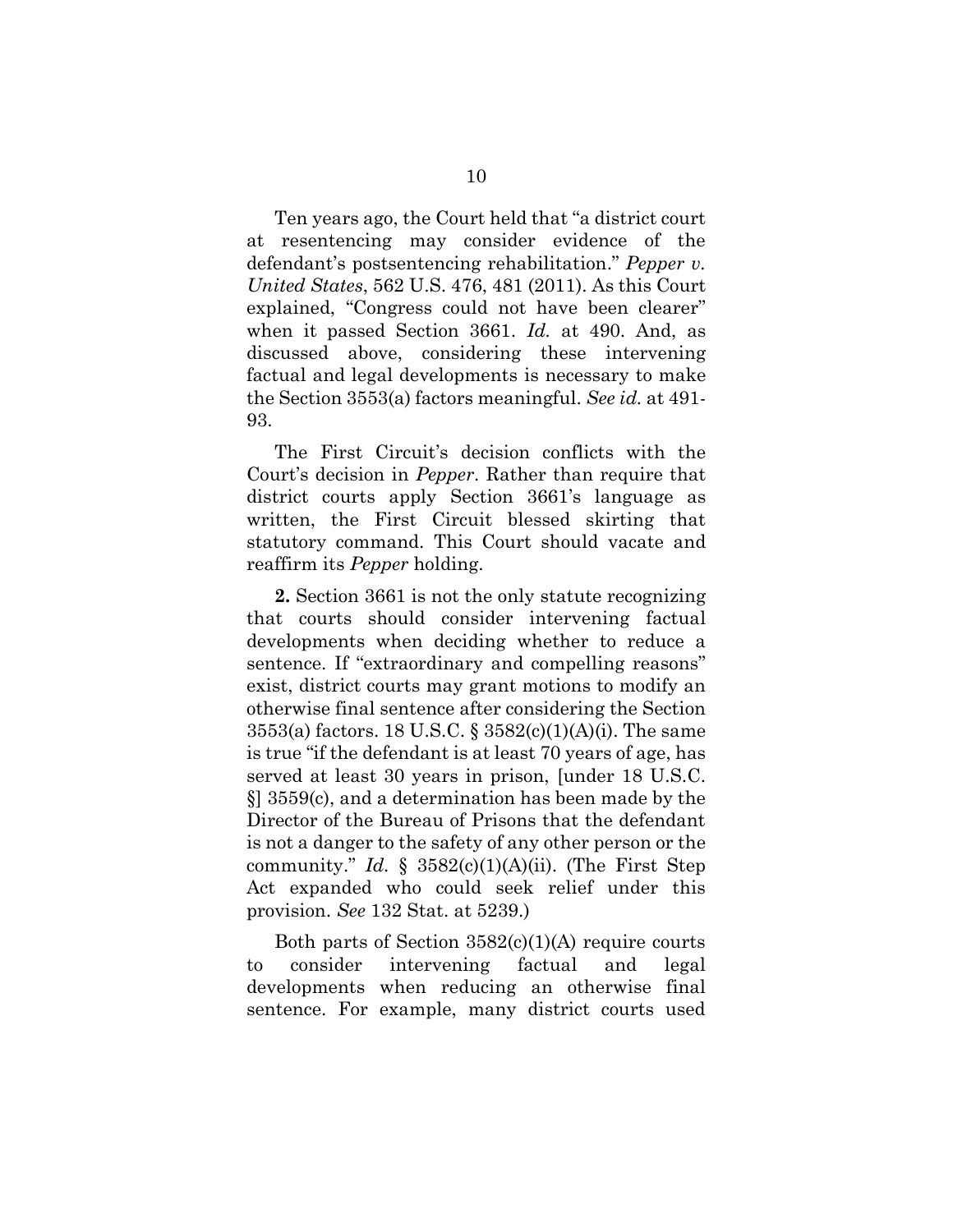Section  $3582(c)(1)(A)(i)$  to grant compassionate release because of COVID-19 concerns. *See generally, e.g.*, *United States v. Edwards*, 2021 WL 1105341 (E.D. Pa. Mar. 23, 2021). COVID-19 did not exist at the time these defendants were sentenced. The intervening factual developments, however, convinced district courts that compassionate release was appropriate under the Section 3553(a) factors.

So too for reductions under Section  $3582(c)(1)(A)(ii)$ . The only way to obtain relief under this section is to have served over thirty years in prison and be over seventy years old—intervening factual developments. Most importantly, the BOP must certify that the defendant is no longer a threat the community. Because the defendant was originally sentenced under Section 3559(c), the defendant threatened the public at the time of the original sentencing.

Thus, Section  $3582(c)(1)(A)$  also requires courts to consider intervening developments when deciding whether to grant compassionate release. The only way to consider a compassionate-release motion is to ponder these changed factual circumstances. If district courts do not consider those factors, they abuse their discretion.

## **C. The Federal Rules Of Criminal Procedure Recognize That District Courts Can Consider Intervening Developments.**

Congress is not alone in acknowledging that courts must consider changed factual and legal circumstances when resentencing a defendant. There is a mechanism for reducing a sentence because the defendant "provided substantial assistance in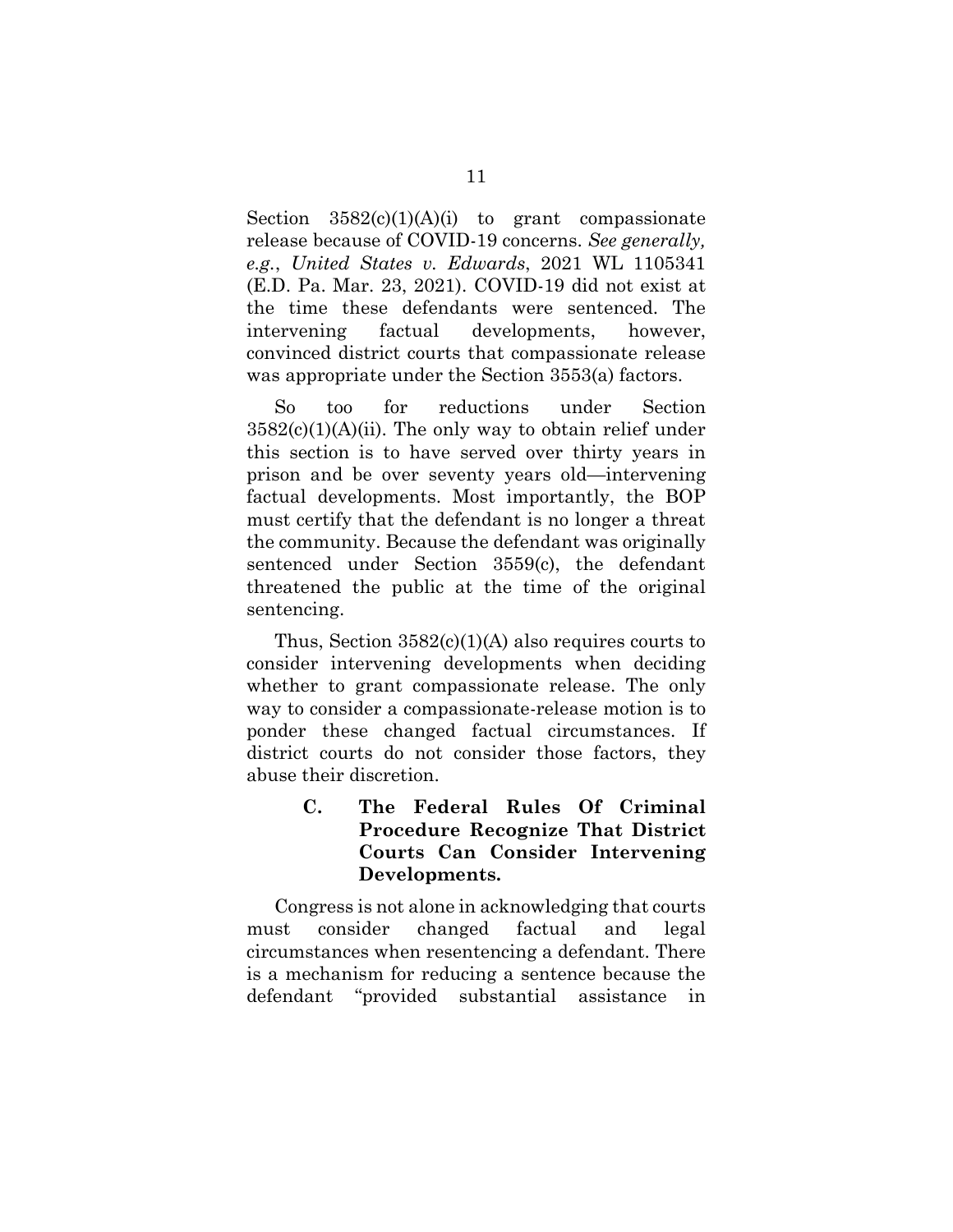investigating or prosecuting another person." Fed. R. Crim. P. 35(b). Typically, the government must file the motion within one year of the original sentencing. *See* Fed. R. Crim. P. 35(b)(1). But the rule also recognizes that in some cases the government must file the motion more than one year after the original sentencing. *See* Fed. R. Crim. P. 35(b)(2).

A district court cannot grant a Rule 35(b) motion without considering intervening factual and legal developments. If the substantial assistance happened before sentencing, the court could impose a lesser sentence by using 18 U.S.C. § 3553(e) or United States Sentencing Guideline § 5K1.1. Rule 35 recognizes that sometimes a defendant cannot provide the substantial assistance until after sentencing. In these cases, district courts must consider these changed circumstances when resentencing a defendant. *See United v. Tadio*, 663 F.3d 1042, 1046-47 (9th Cir. 2011) (collecting cases).

True, the government did not file a Rule 35 motion here. But the point is that resentencing under the First Step Act should be considered *in pari materia* with other sentencing procedures. Rule 35's consideration of intervening factual developments fits the general pattern. The United States fails to explain why the First Step Act is an outlier that does not require district courts to consider intervening factual and legal developments. Thus, the Court should assume that the First Step Act tracks these general sentencing principles.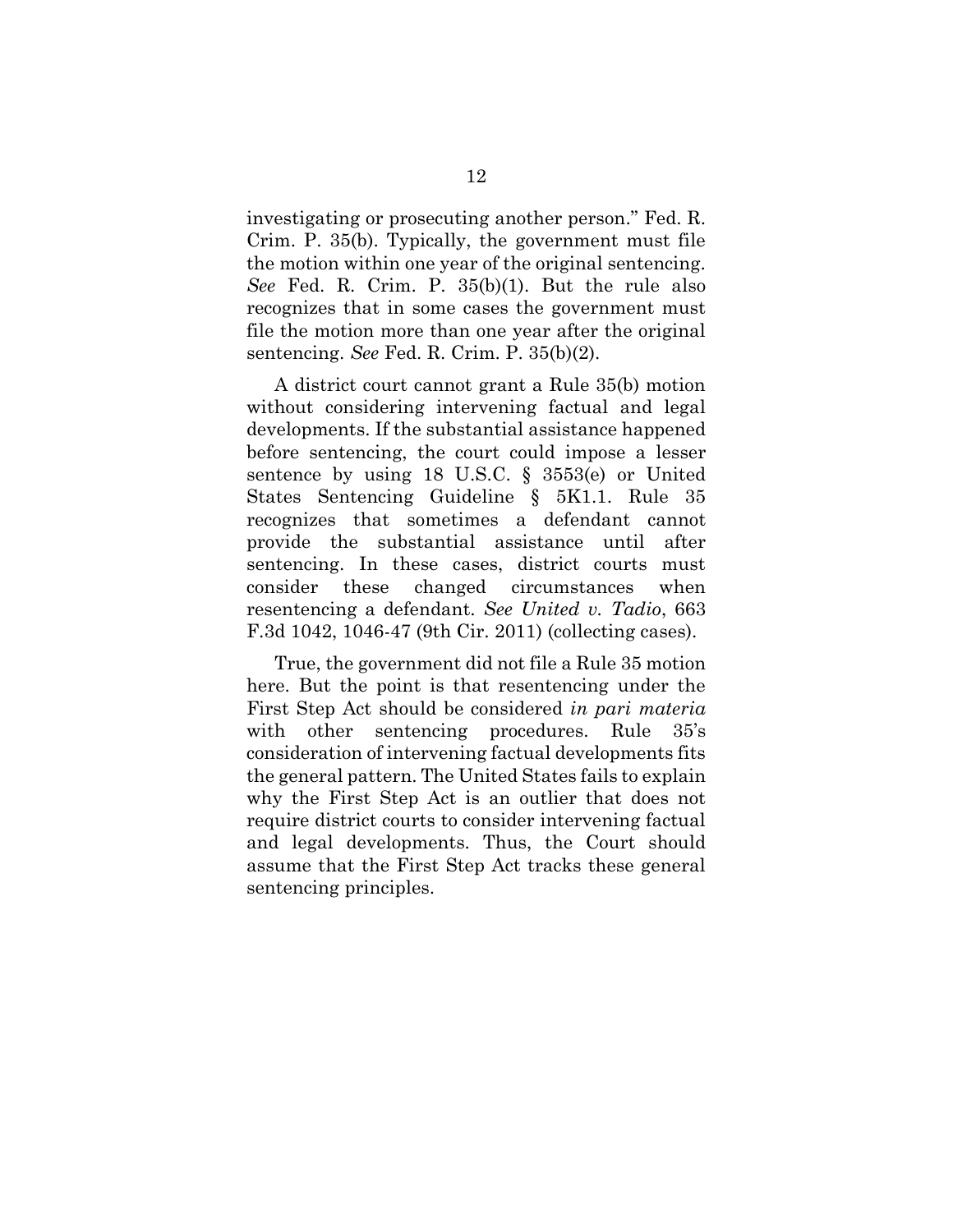#### **II. RELIGIOUS CONVERSIONS ARE AN IMPORTANT FACTOR THAT COURTS SHOULD CONSIDER DURING RESENTENCING.**

Religious converts "experience a new-found or greatly revitalized faith accompanied by substantial changes in attitudes, thoughts, and selfunderstandings." Shadd Maruna et al., *Why God Is Often Found Behind Bars: Prison Conversions and the Crisis of Self-Narrative*, 3 RESEARCH IN HUMAN DEVELOPMENT 161, 162 (2006). Unfortunately, many in the judiciary and government think that "[f]inding God behind bars [is] too convenient to be believable." *Id.* Because of this hesitancy to believe that religious conversions happen in prisons, district courts often ignore a conversion when resentencing defendants under the First Step Act. The Court should require them to, at a minimum, explain why the changed factual circumstance does not support a shorter sentence.

#### **A. Many Inmates Convert In Prison.**

In 1902, twenty-year-old Alessandro Serenelli demanded that eleven-year-old Maria Goretti have sex with him. When she refused, he stabbed her elven times with a bradawl. Yet she managed to survive. So he stabbed her three more times. She died after suffering for twenty-four hours.

Serenelli pleaded insanity, but he was ultimately convicted of killing Maria Goretti. Six years later began one of the greatest conversion stories of the twentieth century. He had a dream in which Maria Goretti picked fourteen white lilies—one for each stab wound—and gave the flowers to him. She told him that she had forgiven him for his murderous act while she lay dying from the stab wounds.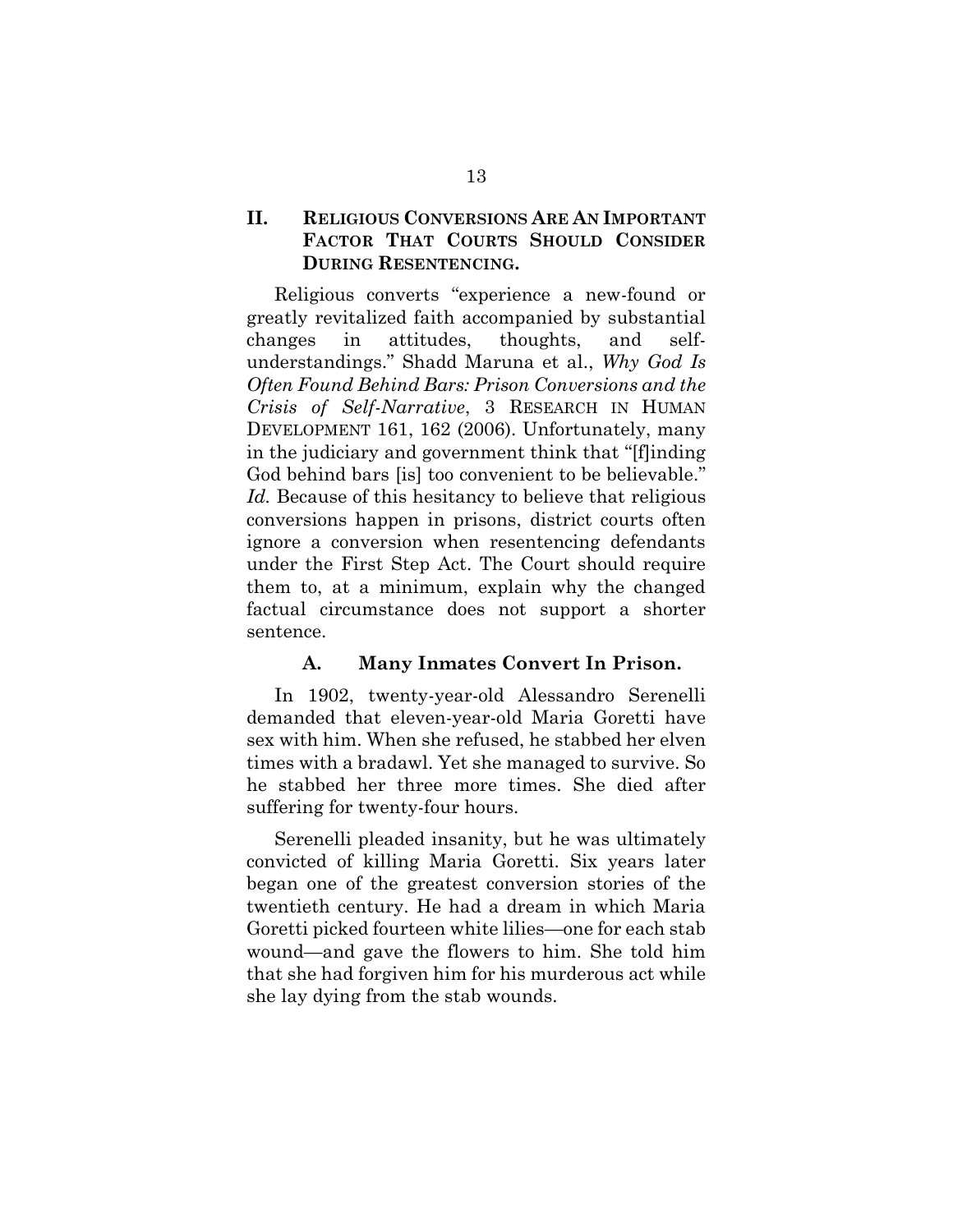Before that dream, Serenelli admitted that he "paid no attention to [Christians. He] was blinded by a brute impulse that pushed [him] down the wrong way of living." The Murderer, St. Maria Goretti, https://tinyurl.com/xtym5x7y (last visited Nov. 21, 2021) (citation omitted). He was also in solitary confinement because of his frequent violent outbursts in prison. But that dream caused Serenelli to immediately convert to Catholicism.

After the conversion, Serenelli became a model prisoner. He was docile and caused no problems for prison guards. He was eventually released early because of his good behavior in the twenty-one years after the conversion. When freed from prison, he knelt before Maria Goretti's mother seeking, and receiving, her forgiveness.

He then became a lay brother with the Capuchin Franciscans. He spent the rest of his life working odd jobs for the friars. In his open letter found sealed in his personal belongings, he encouraged all to "desire to follow the blessed teaching of avoiding evil and following the good. May all believe with the faith of little children that religion with its precepts is not something one can do without." The Murderer, *supra*.

Religious conversions are not limited to Italy or murderers. Rather, they happen every day in the United States. This includes people jailed for crimes ranging from shoplifting to rape to murder. Many religious conversions happen because of prison chaplains or volunteers visiting with prisoners. But many more occur after a fellow inmate proselytizes. *See* Pew Research Center, *Religion in Prisons – A 50- State Survey of Prison Chaplains* (Mar. 22, 2012), https://pewrsr.ch/3bex9Tx (74% of prison chaplains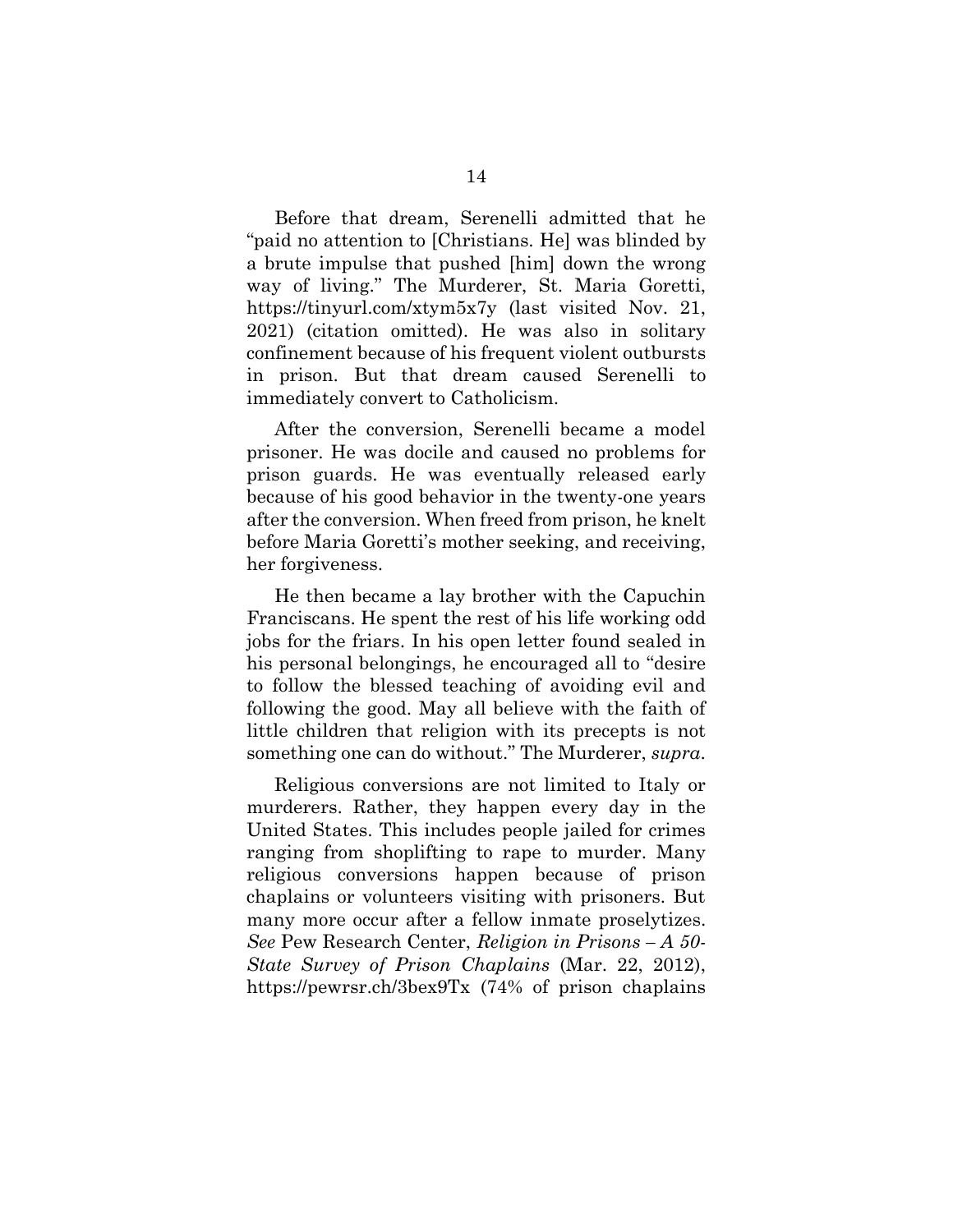report that inmates commonly try to convert other prisoners).

The same survey revealed that 77% of prison chaplains said prison conversions happen with some frequency in the prisons they serve. Pew Research, *supra*. Prison chaplains are not the only ones recognizing the frequency of prison conversions. "Religious conversions in prison are nothing new." Jonathan Michael D'Andrea, Article, *The Prison Litigation Reform Act: A Legislatively-Enacted and Judicially-Ratified Barrier Separating Prisoners from the Protections of the First Amendment*, 43 OHIO N.U. L. REV. 489, 509 n.2 (2017) (citation omitted). These religious conversions are important factual developments that district courts must consider when resentencing defendants under the First Step Act if the Section 3553(a) factors are given meaning.

## **B. An Inmate's Religious Journey Is Relevant To The Section 3553(a) Factors.**

An inmate's religious conversion or other religious transformation is relevant to the Section 3553(a) factors. The First Circuit's decision, however, allows district courts to ignore these changes when resentencing defendants under the First Step Act. The Court should reject that holding and allow district courts to faithfully apply the statute's command. *See* 18 U.S.C. § 3553(a) (district courts "*shall* consider" the factors (emphasis added)).

Serenelli's conversion is just one example. After his religious conversion, his need for correctional programming plummeted. Most importantly, however, a long prison sentence was no longer necessary "to protect the public from further crimes."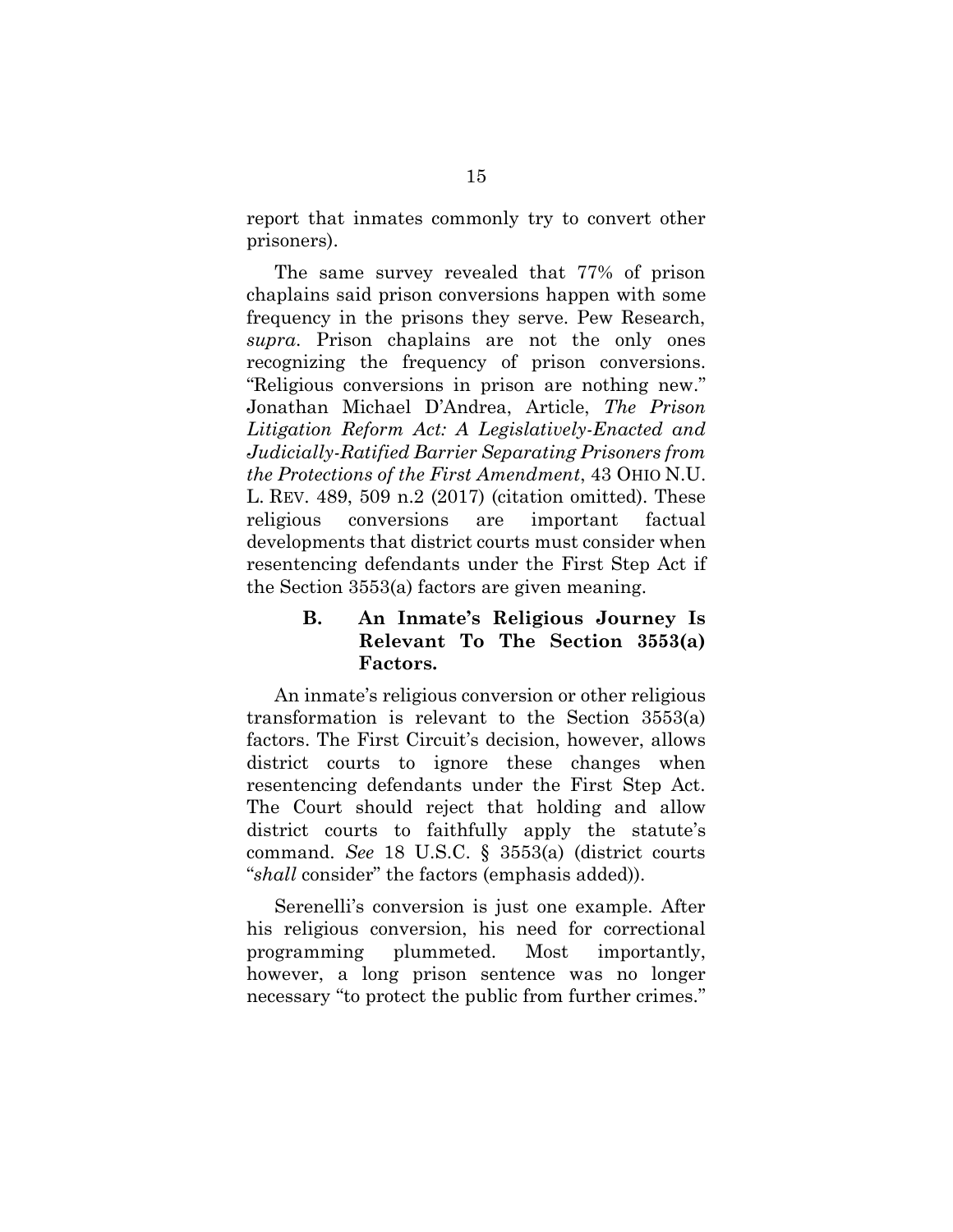18 U.S.C.  $\S 3553(a)(1)(C)$ . He was living a peaceful life and it was clear that he intended to live a life of penance after his release from prison. Failure to consider these changed circumstances at resentencing would ignore Congress's command.

**1.** Studies in American prisons confirm that religious conversions affect the Section 3553(a) factors. For example, one study "found that inmates who participated in" prisons' religious programs were "less likely to experience negative emotions and to engage in fights and arguments with other inmates and prison staff in the year following the program as compared to the year prior to the program." Kent R. Kerley, *Participation in operation starting line, experience of negative emotions, and incidence of negative behavior*, 49 INT'L J. OF OFFENDER THERAPY & COMP. CRIMINOLOGY 410, 423 (2005).

Another study explained much variance in inmates' disciplinary convictions. Holding all other factors constant, an inmate who had a religious conversion had fewer disciplinary convictions at a 95% confidence interval. Sung Joon Jang et al., *Religion and Misconduct in "Angola" Prison: Conversion, Congregational Participation, Religiosity, and Self-Identities*, 35 JUSTICE QUARTERLY 1, 16 (2018). And of the two dozen factors considered in the analysis, religious conversion was the second biggest factor in explaining disciplinary convictions. *Id.* This too shows that district courts should consider religious conversions when resentencing defendants under the First Step Act.

Qualitative research confirms this quantitative research about the effect of religious conversions on prisoners' anger-management skills. A study that interviewed dozens of prison converts concluded that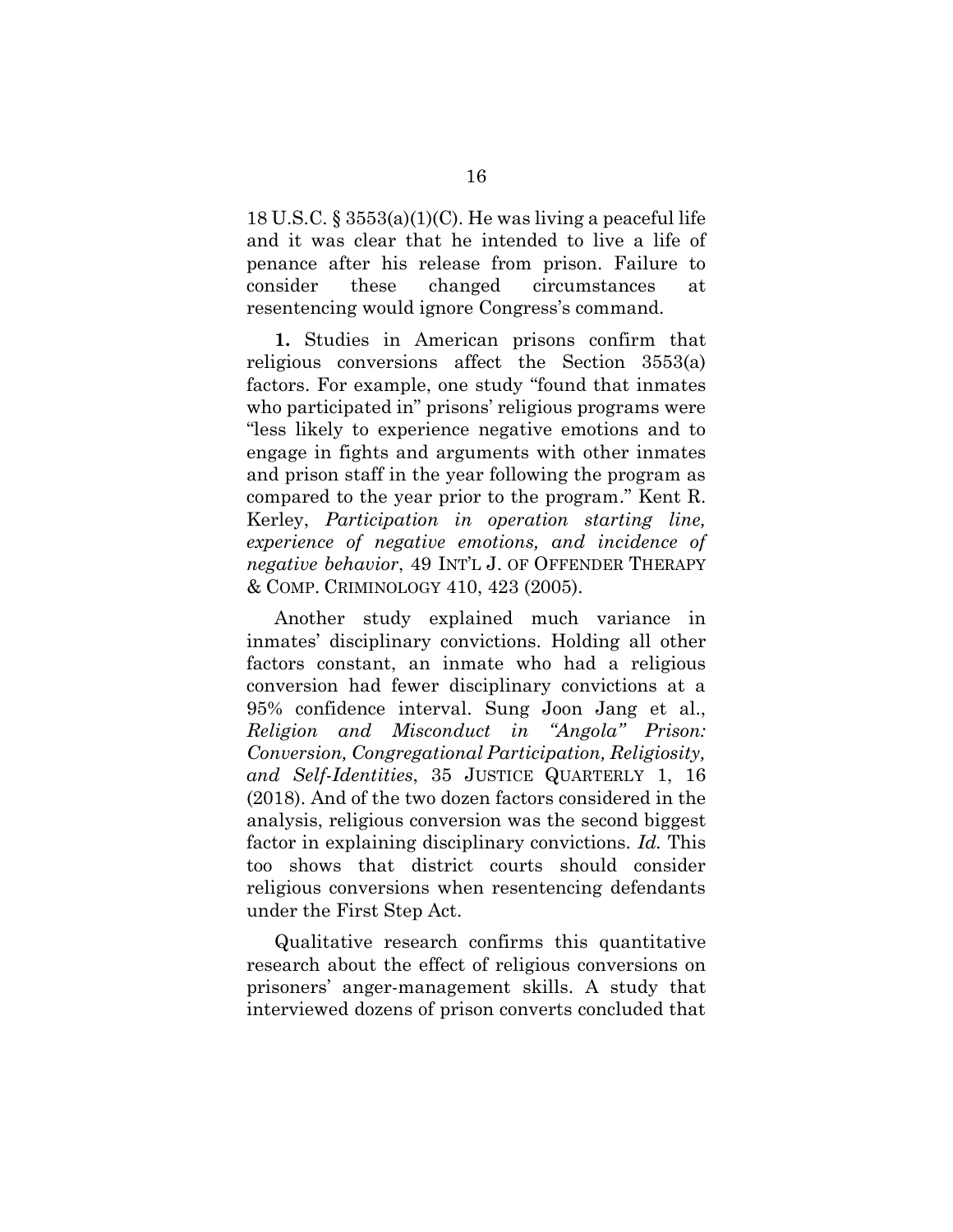inmates' conversion to Christianity "can integrate disparate and shameful life events into a coherent, empowering whole, renew prisoners' sense of their own personal biography, and provide them with hope and a vision for the future." Maruna, 3 RESEARCH IN HUMAN DEVELOPMENT at 180. The converts put their "shameful past to good use by devoting [their] future to helping others." *Id.* at 181. The study came to these conclusions despite the authors' skepticism about prison conversions. *See id.* at 162.

This decrease in negative emotions reduces the need for correctional treatment. One offering in most prisons is anger management—for good reason. Many violent crimes result from angry emotions boiling over. The ability to control those emotions after participating in religious activities in jail also allows for the public's protection without a long prison sentence. Again, these are two critical factors courts must consider under Section 3553(a).

**2.** Those who convert to Christianity in prison are less likely to return. One study looked at what it called Christian "spiritual transformations" in prison. The study tracked over 2,100 prisoners for two years after they were released from prison to see if they were rearrested or reincarcerated during that time.

The results were stunning. For those who successfully completed a spiritual transformation in prison, 20% were rearrested within two years. Byron R. Johnson & David B. Larson, *The InnerChange Freedom Initiative A Preliminary Evaluation of a Faith-Based Prison Program*, Center for Research on Religion and Urban Civil Society, 19 (2003); *see also* Byron R. Johnson, *Can a faith-based prison reduce recidivism*, 73 CORRECTIONS TODAY 60, 61 (June 2012). On the other hand, over 35% of those who did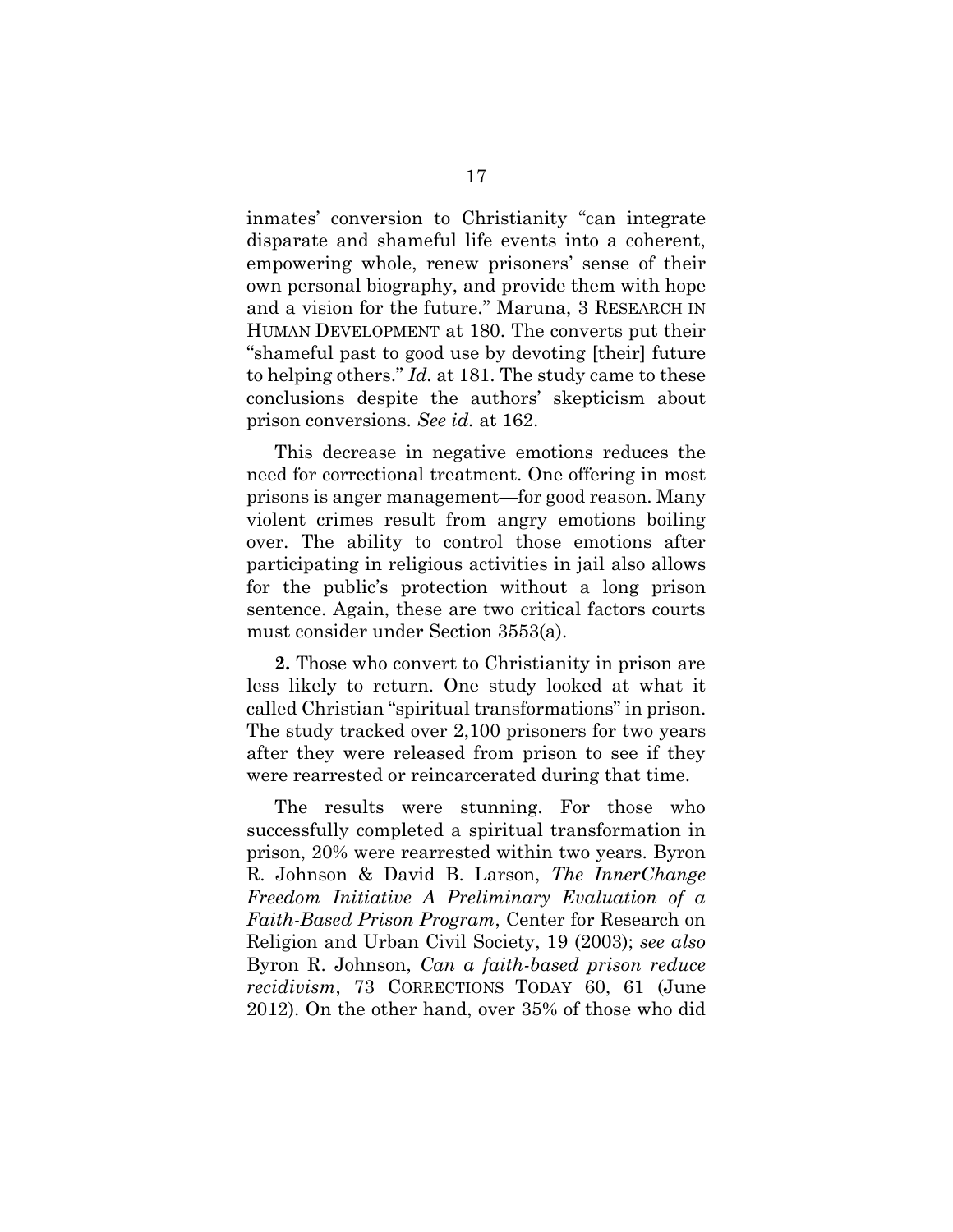not complete this spiritual transformation were rearrested within two years. *Id.* The numbers were just as striking for reincarceration. Only 11.4% of those who underwent a spiritual transformation found themselves back in prison within two years. *Id.* By contrast, over 20% of those lacked a spiritual transformation were back in jail within two years. *Id.* 

So those who underwent a spiritual transformation were almost one-half as likely to be rearrested or be reincarcerated within two years. This is a very big change in the risk to the public, which is one of the most important Section 3553(a) factors. If a prisoner has converted in prison and is about half as likely to reoffend, the need for a longer prison sentence plunges.

Yet the First Circuit said that doesn't matter. In its view, district courts may ignore these changed circumstances when resentencing a defendant under the First Step Act. Ignoring a key Section 3553(a) factor conflicts with Congress's command. It also conflicts with well-settled precedent. The Court should reject this approach to First Step Act resentencing and permit district courts to consider factual and legal developments when resentencing defendants.

**3.** The positive effect that religious transformation has on prisoners is not limited to adults. A metaanalysis of sixty-two studies over four decades found that juveniles who participate in religious activities are about 20% less likely to drink alcohol, use drugs, or engage in other delinquent behavior. *See* P. Elizabeth Kelly et al., *Religion, delinquency, and drug use: A meta-analysis*, 40 CRIM. JUSTICE R. 505, 515 (2015).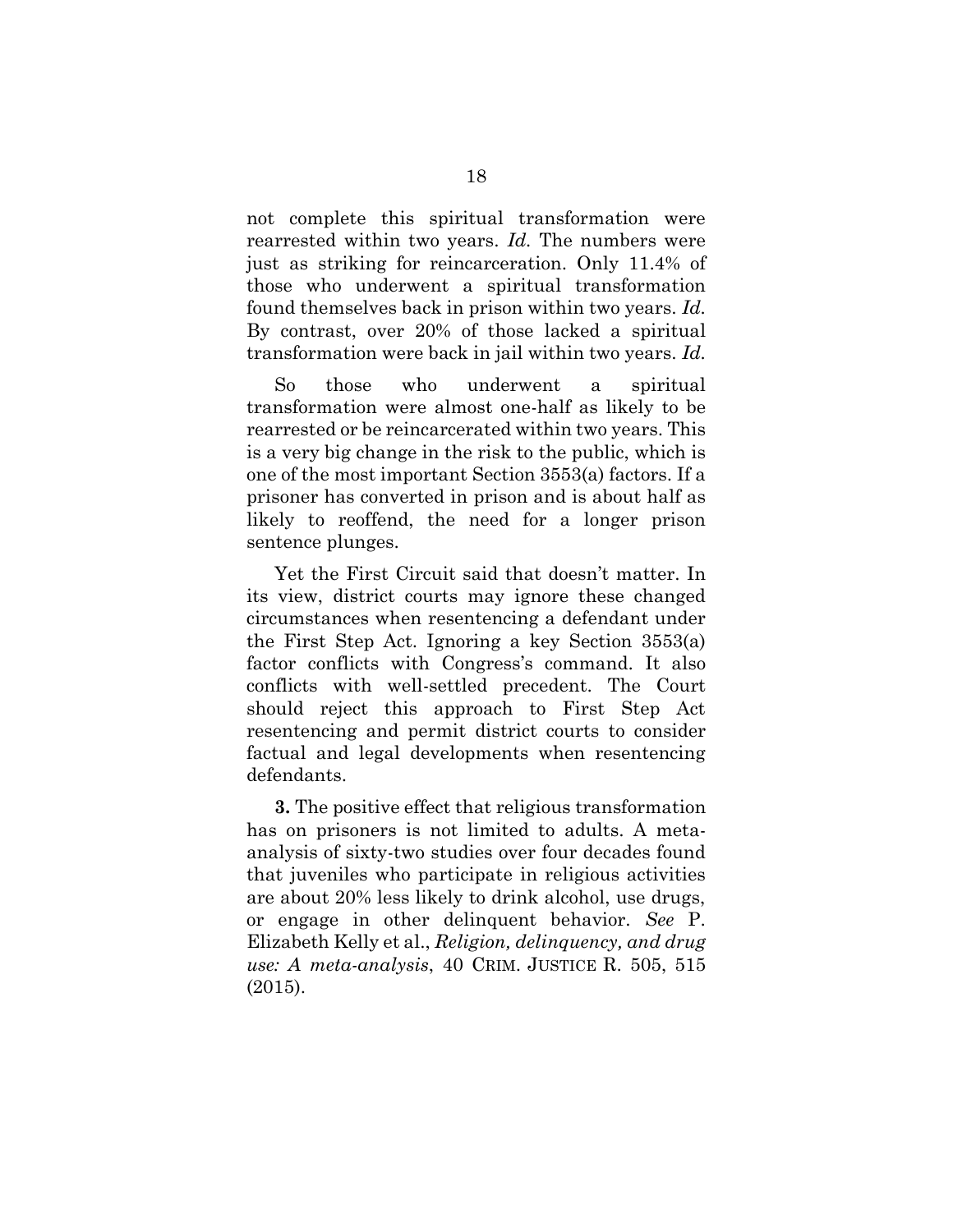That both juvenile and adult offenders are less likely to reoffend if they find religion while incarcerated is unsurprising. Many youths in juvenile detention feel lonely and have no connection with a community. Similarly, many adults who commit crimes are society's outcasts. Yet once they find religion while incarcerated, both the old and the young find a sense of belonging and community. This community then helps them avoid future crimes.

**4.** All agree that vocational programs are beneficial for prisoners. But when it comes to recidivism, religious conversions are a better predictor of future outcomes. A program that used religious activities to transform prisoners saw a recidivism rate of about one-third that of a similar prison that provided vocational training for inmates. Byron R. Johnson, *Assessing the impact of religious programs and prison industry on recidivism: An exploratory study*, 28 TEX. J. CORRS. 7, 9 (2002). This effect was consistent for both high-risk and low-risk offenders. *See id.* So religious conversions make prisoners a lesser threat to the community. District courts should consider this when resentencing defendants under the First Step Act if we are to align with Congressional intent, as embodied in Section 3553(a).

Most people change with age. Their physical strength diminishes and they learn new skills that are useful on the streets. They come to understand the importance of family. Some even find religion. Laws also change. Though rarely, sometimes Congress recognizes an injustice and fixes it on a bipartisan vote. But the First Circuit said that none of these factual or legal developments matter. In its

\* \* \*